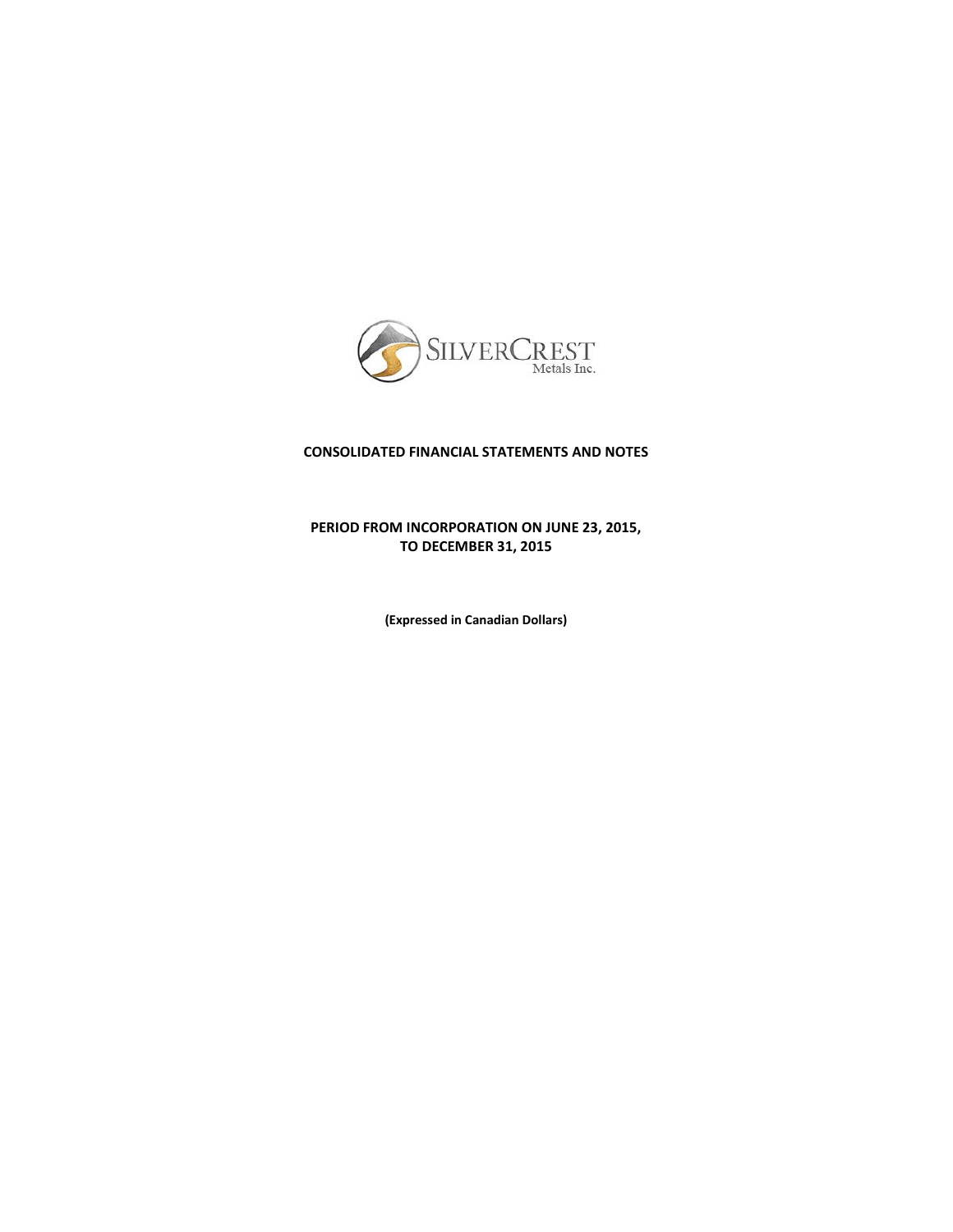## **SILVERCREST METALS INC.**

## **Table of Contents**

|                                                           | Page     |
|-----------------------------------------------------------|----------|
| Independent Auditors' Report                              | 3        |
| <b>Consolidated Statement of Financial Position</b>       | 4        |
| <b>Consolidated Statement of Comprehensive Loss</b>       | 5        |
| <b>Consolidated Statement of Cash Flows</b>               | 6        |
| Consolidated Statement of Changes in Shareholders' Equity |          |
| Notes to the Consolidated Financial Statements            | $8 - 20$ |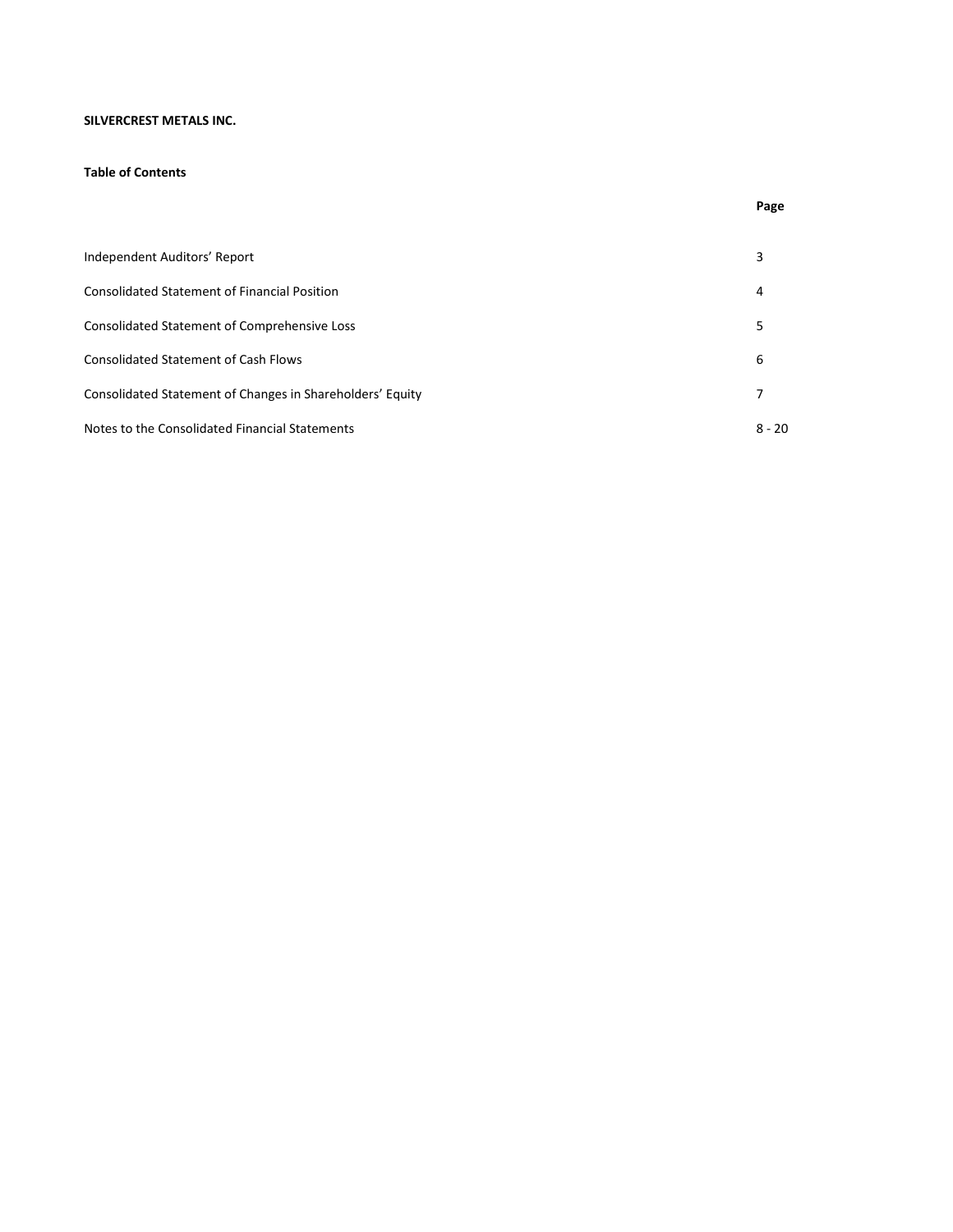# **INDEPENDENT AUDITORS' REPORT**

To the Shareholders of SilverCrest Metals Inc.

We have audited the accompanying consolidated financial statements of SilverCrest Metals Inc., which the consolidated statement of financial position as at December 31, 2015 and the consolidated statement of comprehensive loss, cash flows and changes in shareholders' equity for the year then ended, and a summary of significant accounting policies and other explanatory information.

## *Management's Responsibility for the Consolidated Financial Statements*

Management is responsible for the preparation and fair presentation of these consolidated financial statements in accordance with International Financial Reporting Standards, and for such internal control as management determines is necessary to enable the preparation of consolidated financial statements that are free from material misstatement, whether due to fraud or error.

## *Auditors' Responsibility*

Our responsibility is to express an opinion on these consolidated financial statements based on our audits. We conducted our audits in accordance with Canadian generally accepted auditing standards. Those standards require that we comply with ethical requirements and plan and perform the audit to obtain reasonable assurance about whether the consolidated financial statements are free from material misstatement.

An audit involves performing procedures to obtain audit evidence about the amounts and disclosures in the consolidated financial statements. The procedures selected depend on the auditors' judgment, including the assessment of the risks of material misstatement of the consolidated financial statements, whether due to fraud or error. In making those risk assessments, the auditor considers internal control relevant to the entity's preparation and fair presentation of the consolidated financial statements in order to design audit procedures that are appropriate in the circumstances, but not for the purpose of expressing an opinion on the effectiveness of the entity's internal control. An audit also includes evaluating the appropriateness of accounting policies used and the reasonableness of accounting estimates made by management, as well as evaluating the overall presentation of the consolidated financial statements.

We believe that the audit evidence we have obtained in our audits is sufficient and appropriate to provide a basis for our audit opinion.

## *Opinion*

In our opinion, these consolidated financial statements present fairly, in all material respects, the financial position of SilverCrest Metals Inc. as at December 31, 2015 and its financial performance and its cash flows for the year then ended in accordance with International Financial Reporting Standards.

# **"DAVIDSON & COMPANY LLP"**

April 7, 2016

Vancouver, Canada Chartered Professional Accountants

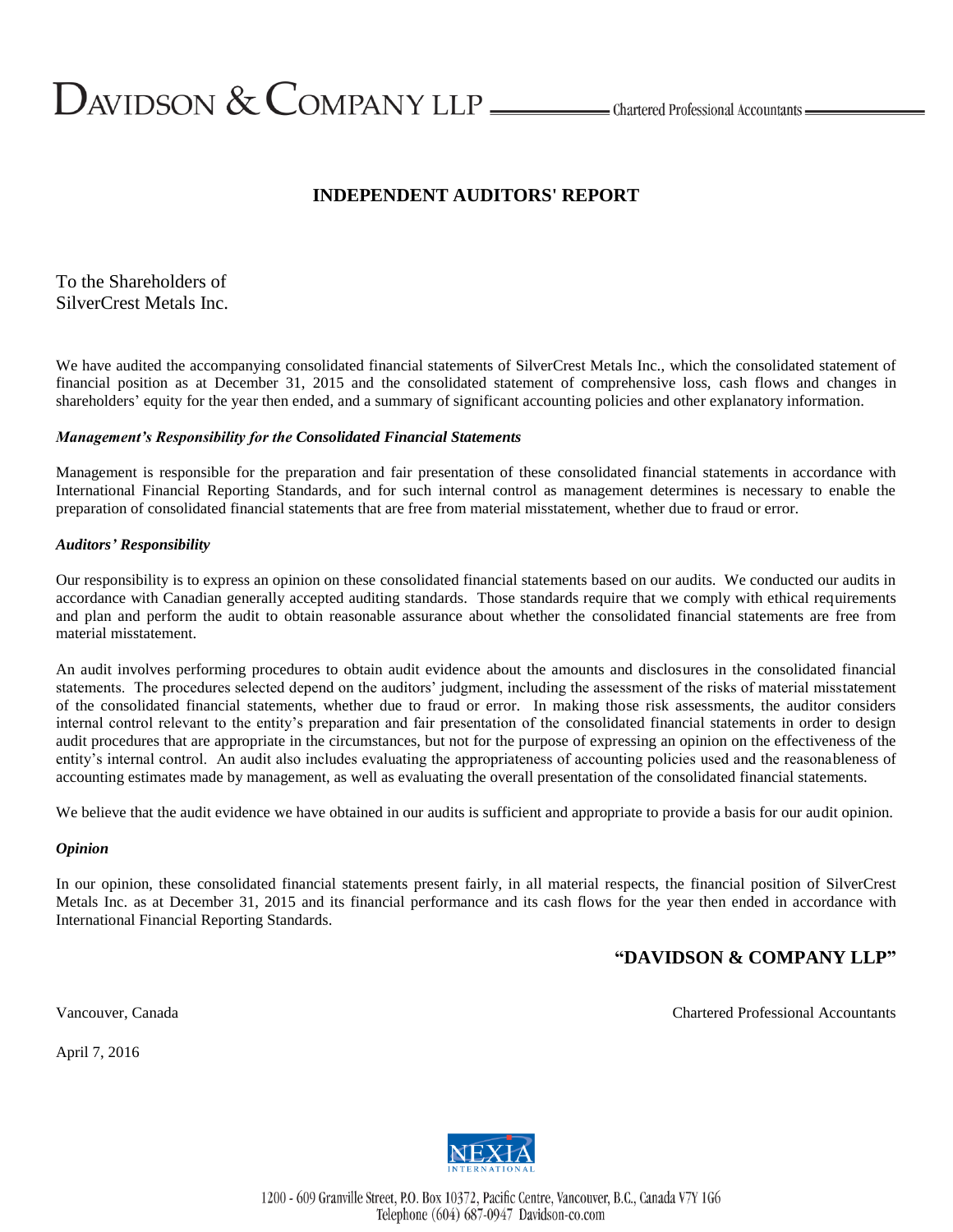## **SILVERCREST METALS INC. CONSOLIDATED STATEMENT OF FINANCIAL POSITION (Expressed in Canadian Dollars)**

| AS AT                                                                                                 |                 |                          |
|-------------------------------------------------------------------------------------------------------|-----------------|--------------------------|
|                                                                                                       |                 | <b>DECEMBER 31, 2015</b> |
| <b>ASSETS</b>                                                                                         |                 |                          |
| <b>Current assets</b>                                                                                 |                 |                          |
| Cash and cash equivalents                                                                             | \$              |                          |
| Short term investment                                                                                 |                 | 5,241,781                |
| Amounts receivable (note 10)                                                                          |                 | 2,000,000                |
| Taxes receivable                                                                                      |                 | 94,467<br>45,499         |
| Prepaids                                                                                              |                 |                          |
| <b>Total current assets</b>                                                                           |                 | 19,431<br>7,401,178      |
|                                                                                                       |                 |                          |
| <b>Non-current assets</b>                                                                             |                 |                          |
| Deposits                                                                                              |                 | 58,076                   |
| Equipment (note 8)                                                                                    |                 | 50,760                   |
| Exploration and evaluation assets (note 9)                                                            |                 | 622,721                  |
| <b>Total non-current assets</b>                                                                       |                 | 731,557                  |
| <b>TOTAL ASSETS</b>                                                                                   | \$              | 8,132,735                |
| LIABILITIES AND SHAREHOLDERS' EQUITY                                                                  |                 |                          |
| <b>Current liabilities</b>                                                                            |                 |                          |
| Accounts payable and accrued liabilities (note 10)                                                    | \$              | 117,531                  |
| <b>Shareholders' Equity</b>                                                                           |                 |                          |
| Capital stock (note 11)                                                                               |                 | 8,337,099                |
| Share-based payment reserve (note 11)                                                                 |                 | 253,052                  |
| Deficit                                                                                               |                 | (574, 947)               |
| <b>Total Shareholders' Equity</b>                                                                     |                 | 8,015,204                |
| TOTAL LIABILITIES AND SHAREHOLDERS' EQUITY                                                            | \$              | 8,132,735                |
|                                                                                                       |                 |                          |
| Nature of operations and going concern (note 1)<br>Commitment (note 14)<br>Subsequent event (note 15) |                 |                          |
| Approved by the Board and authorized for issue on April 7, 2016:                                      |                 |                          |
| "Barney Magnusson"                                                                                    | <b>Director</b> | "Graham C. Thody"        |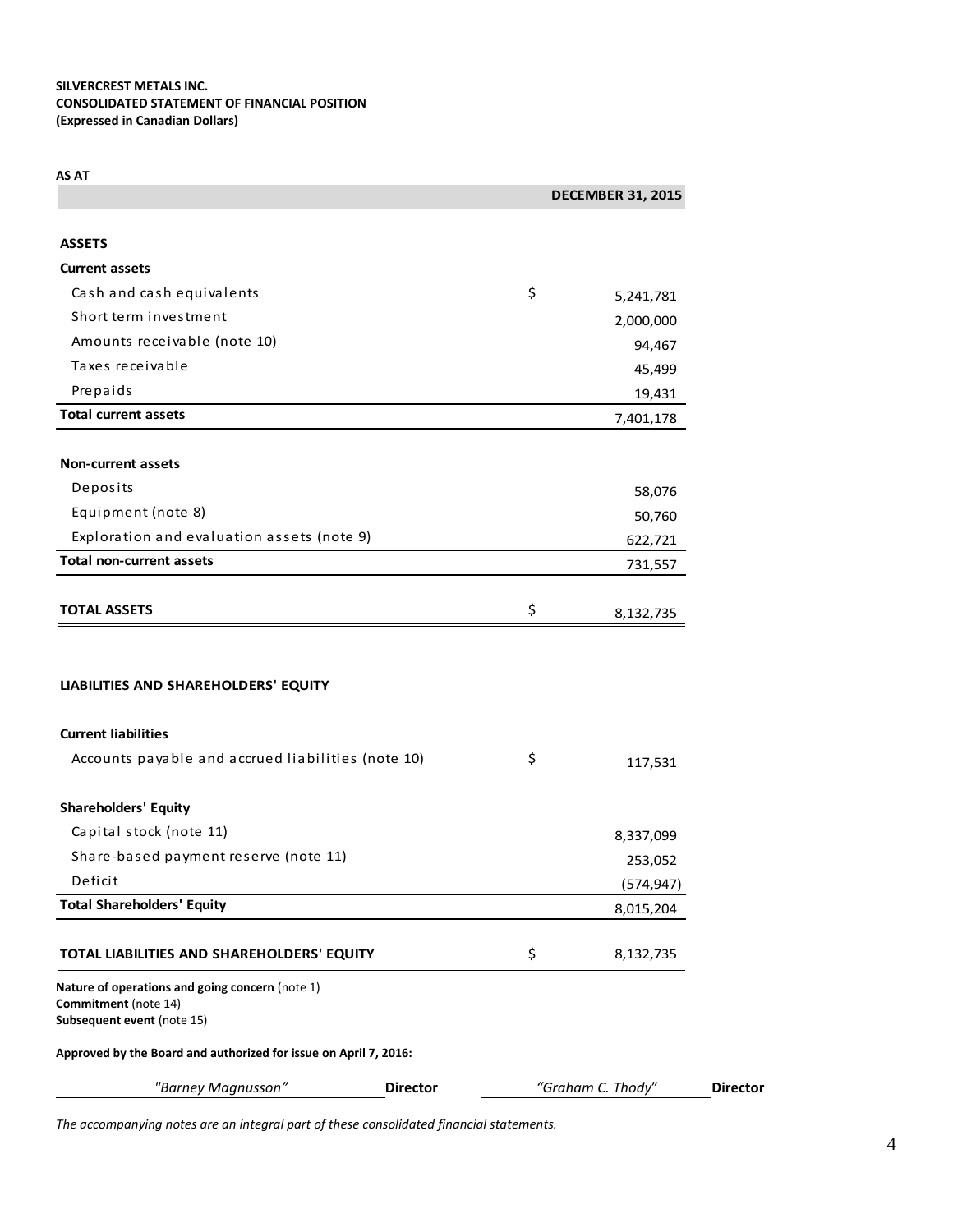## **SILVERCREST METALS INC. CONSOLIDATED STATEMENT OF COMPREHENSIVE LOSS (Expressed in Canadian Dollars)**

## **PERIOD FROM INCORPORATION ON JUNE 23, 2015, TO DECEMBER 31, 2015**

| Depreciation (note 8)                                 | \$<br>4,022     |
|-------------------------------------------------------|-----------------|
| Exploration expenditures                              | 23,675          |
| Foreign exchange gain                                 | (111,760)       |
| Insurance                                             | 3,492           |
| Interest income                                       | (3, 913)        |
| Management fees (note 10)                             | 26,250          |
| Office and miscellaneous                              | 10,071          |
| Professional fees (note 10)                           | 97,614          |
| Regulatory and transfer agent fees                    | 20,374          |
| Rent and communications                               | 33,095          |
| Remuneration (note 10)                                | 78,888          |
| Share-based compensation (notes 10 and 11)            | 376,998         |
| Shareholder and investor relations                    | 11,875          |
| Tradeshow and travel                                  | 7,114           |
| Net loss and comprehensive loss for the period        | \$<br>(577,795) |
|                                                       |                 |
| Basic and diluted comprehensive loss per common share | \$<br>(0.02)    |
|                                                       |                 |
| Weighted average number of common shares outstanding  | 30,832,931      |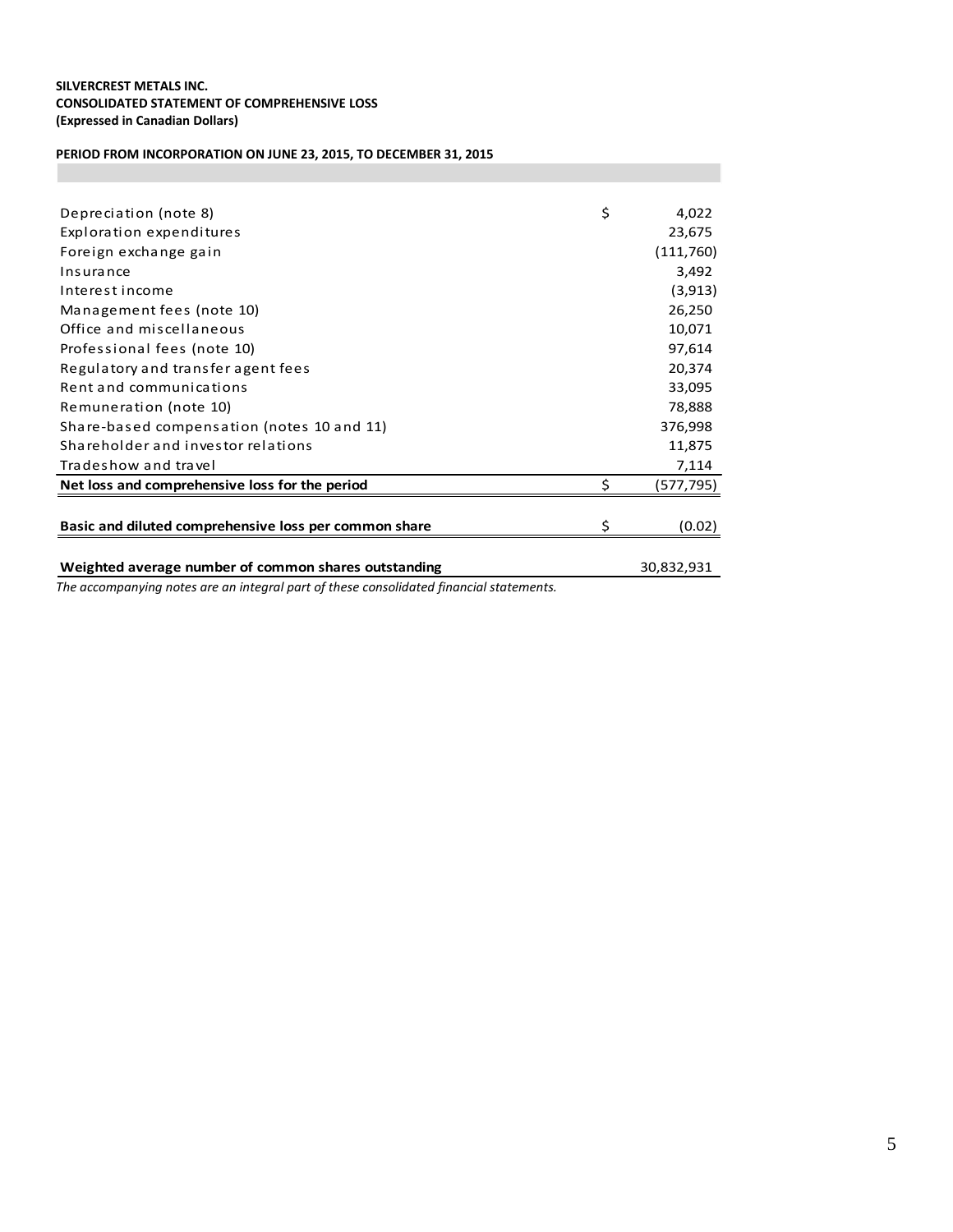## **SILVERCREST METALS INC. CONSOLIDATED STATEMENT OF CASH FLOWS (Expressed in Canadian Dollars)**

## **PERIOD FROM INCORPORATION ON JUNE 23, 2015, TO DECEMBER 31, 2015**

| <b>CASH FLOWS FROM OPERATING ACTIVITIES</b>            |                  |
|--------------------------------------------------------|------------------|
| Net loss for the period                                | \$<br>(577, 795) |
| Items not affecting cash:                              |                  |
| Depreciation                                           | 4,022            |
| Share-based compensation                               | 376,998          |
| Interest income                                        | (3, 913)         |
| Cash flows before changes in working captial items     | (200, 688)       |
| Amounts receivable                                     | (90, 554)        |
| Taxes receivable                                       | (45, 499)        |
| Prepaid expenses                                       | (19, 431)        |
| Accounts payable and accrued liabilities               | 62,353           |
| Net cash used in operating activities                  | (293, 819)       |
| <b>CASH FLOWS FROM FINANCING ACTIVITIES</b>            |                  |
| Cash received from the Arrangement                     | 5,252,154        |
| Capital stock issued                                   | 2,564,434        |
| Capital stock issuance costs                           | (41, 682)        |
| Net cash provided by financing activities              | 7,774,906        |
| <b>CASH FLOWS FROM INVESTING ACTIVITIES</b>            |                  |
| Deposits                                               | (39, 897)        |
| Exploration and evaluation assets                      | (159, 284)       |
| Purchase of Equipment                                  | (40, 125)        |
| Purchase of short-term investments                     | (2,000,000)      |
| Net cash used in investing activities                  | (2,239,306)      |
|                                                        |                  |
| Change in cash and cash equivalents, during the period | 5,241,781        |
| Cash and cash equivalent, beginning of the period      |                  |
| Cash and cash equivalent, end of the period            | \$<br>5,241,781  |
|                                                        |                  |
| Cash and cash equivalents is represented by:           |                  |
| Cash                                                   | \$<br>415,784    |
| Cash equivalents                                       | 4,825,997        |
| <b>Total Cash and cash equivalents</b>                 | \$<br>5,241,781  |
|                                                        |                  |
| Non-cash financing and investing activities:           |                  |
| Capitalized to exploration and evaluation assets       |                  |
| Share-based compensation                               | \$<br>11,066     |
| Accounts payable and accrued liabilities               | \$<br>45,178     |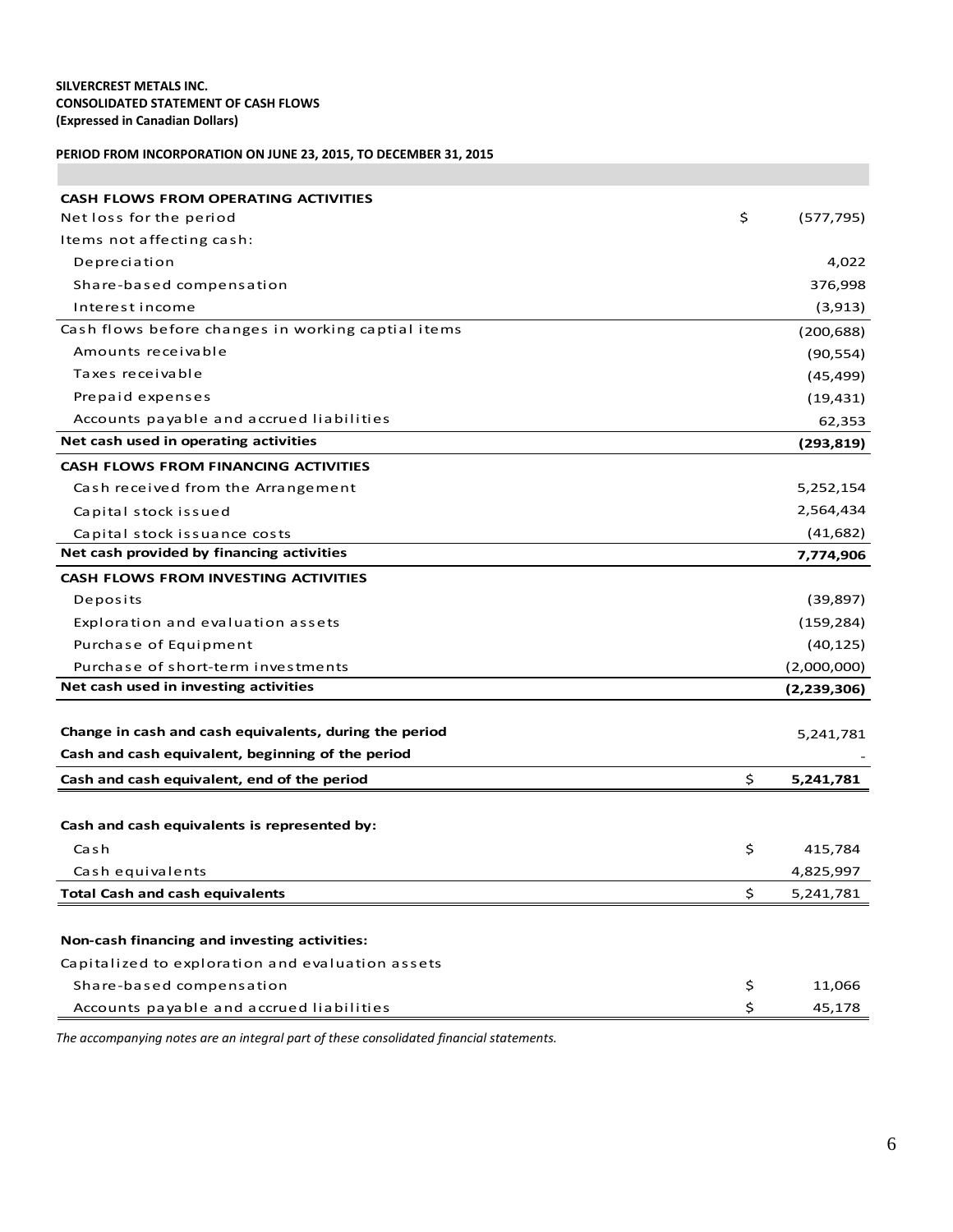## **SILVERCREST METALS INC. CONSOLIDATED STATEMENT OF CHANGES IN SHAREHOLDERS' EQUITY (Expressed in Canadian Dollars)**

## **PERIOD FROM INCORPORATION ON JUNE 23, 2015, TO DECEMBER 31, 2015**

|                                                                  | <b>Capital Stock</b> |               | <b>Share-Based</b> | <b>Deficit</b> | <b>Total</b> |
|------------------------------------------------------------------|----------------------|---------------|--------------------|----------------|--------------|
|                                                                  | <b>Number</b>        | <b>Amount</b> | Payment            |                |              |
|                                                                  |                      |               | <b>Reserve</b>     |                |              |
| Balance at June 23, 2015                                         |                      |               |                    |                |              |
|                                                                  |                      |               |                    |                |              |
| Stock-based compensation (note 11)                               |                      |               | 196,521            |                | 196,521      |
| Stock options exercised (note 11)                                | 1,077,713            | 196,827       | (132, 164)         |                | 64,663       |
| Issuance of capital stock under the Arrangement (notes 7 and 11) | 22,144,751           | 5,682,183     | 191,543            |                | 5,873,726    |
| Private placement (note 11)                                      | 16,665,143           | 2,499,771     | $\blacksquare$     |                | 2,499,771    |
| Capital stock issuance costs (note 11)                           |                      | (41, 682)     | $\blacksquare$     |                | (41, 682)    |
| Stock options expired (note 11)                                  |                      |               | (2,848)            | 2,848          |              |
| Net loss and comprehensive loss for the period                   |                      |               |                    | (577, 795)     | (577, 795)   |
| Balance at December 31, 2015                                     | 39,887,607           | 8,337,099     | 253,052            | (574, 947)     | 8,015,204    |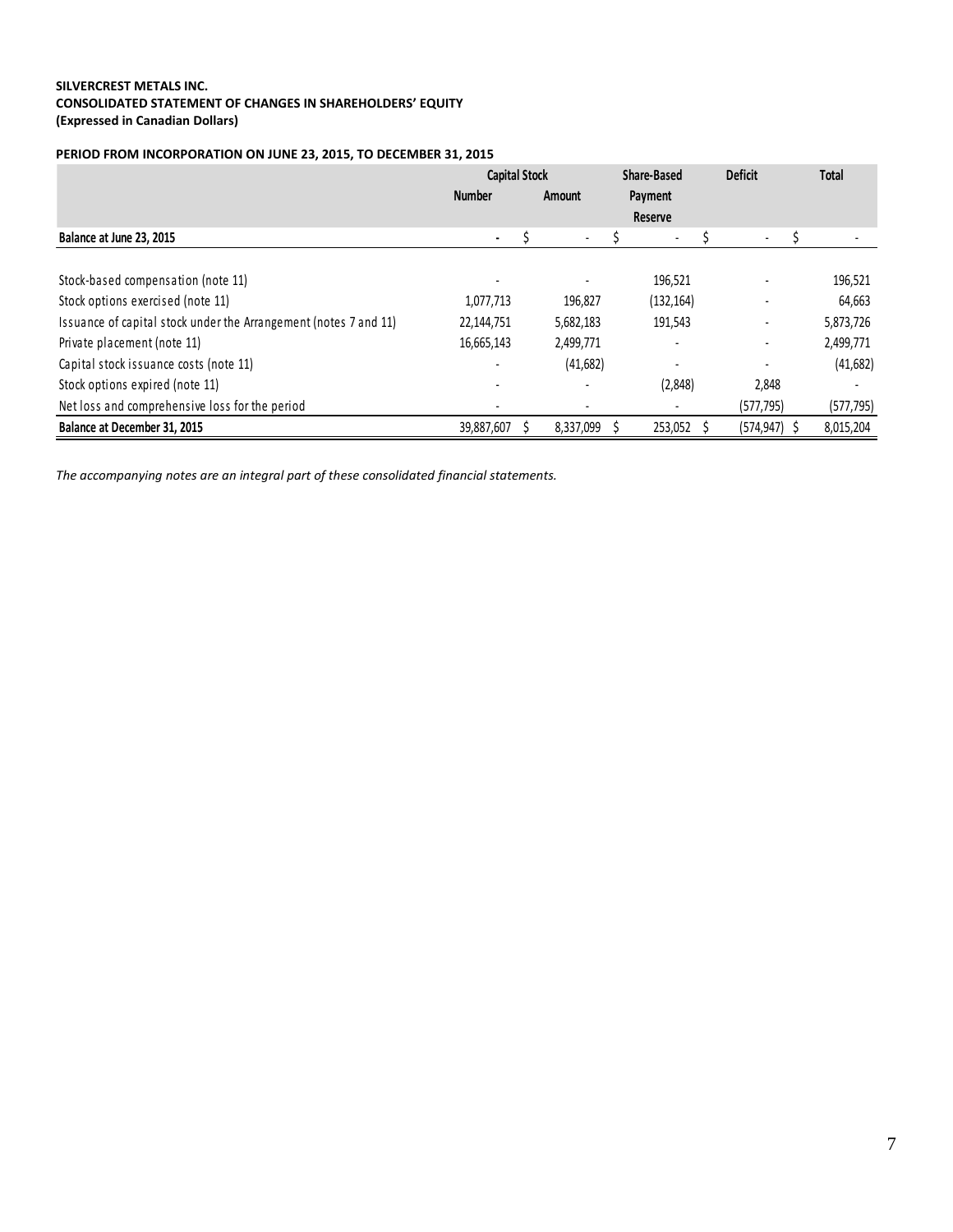## **1. NATURE OF OPERATIONS AND GOING CONCERN**

SilverCrest Metals Inc. (the "Company" or "SilverCrest Metals") was incorporated under the Business Corporation Act (British Columbia) on June 23, 2015 under the name 1040669 B.C. Ltd. and for the period from incorporation to September 30, 2015, was a wholly-owned subsidiary of SilverCrest Mines Inc. ("SilverCrest Mines"). Articles of amendment were filed on August 11, 2015, to change the name of the Company to SilverCrest Metals Inc. The head office and principal address of the Company is 570 Granville Street, Suite 501, Vancouver, BC, Canada, V6C 3P1. The address of the Company's registered and records office is 19th Floor, 885 West Georgia Street, Vancouver, BC, Canada, V6C 3H4.

On October 1, 2015, SilverCrest Metals, SilverCrest Mines and First Majestic Silver Corp. ("First Majestic") completed a plan of arrangement (the "Arrangement") under the Business Corporation Act (British Columbia) as described in note 7 that resulted in SilverCrest Metals holding title to various exploration properties located in Mexico. The completion of the Arrangement established SilverCrest Metals as a separate company spun off from SilverCrest Mines. The common shares of SilverCrest Metals commenced trading on the TSX Venture Exchange ("TSX-V") at opening on October 9, 2015, under the symbol "SIL".

While the Company currently has no source of revenue, management believes the Company's cash and cash equivalents of \$5.2 million and working capital of \$7.3 million (as of December 31, 2015) will be sufficient to fund planned exploration work on its exploration properties as well as general working capital requirements for the next 12 months. These consolidated financial statements have been prepared by management on a going concern basis which assumes that the Company will be able to realize its assets and discharge its liabilities in the normal course of business for the foreseeable future.

#### **2. SIGNIFICANT ACCOUNTING POLICIES**

#### **Basis of preparation and measurement**

These consolidated financial statements have been prepared in accordance with International Financial Reporting Standards ("IFRS") as issued by the International Accounting Standards Board ("IASB") and interpretations of the International Financial Reporting Interpretations Committee ("IFRIC"). The policies applied in these consolidated financial statements are based on IFRSs in effect as at December 31, 2015.

These consolidated financial statements have been prepared on a historical cost basis, except for certain financial instruments which are measured at fair value. Additionally, these consolidated financial statements have been prepared using the accrual basis of accounting, except for cash flow information.

These consolidated financial statements were approved for issuance by the Board of Directors on April 7, 2016.

#### **Basis of consolidation**

These consolidated financial statements include the accounts of the Company and its wholly-owned subsidiary, Minera La Llamarada, S.A. de C.V., a Mexico corporation.

The Company consolidates subsidiaries where the Company has the ability to exercise control. Control is achieved when the Company has the power to govern the financial and operating policies of the entity. Control is normally achieved through ownership, directly or indirectly, of more than 50 percent of the voting power. Control can also be achieved through power over more than half of the voting rights by virtue of an agreement with other investors or through the exercise of de facto control. All intercompany balances, transactions, income and expenses, and profits or losses have been eliminated on consolidation.

#### **Cash and cash equivalents and short term investments**

Cash and cash equivalents consist of cash on hand and highly liquid investments with maturities of three months or less that are readily convertible to known amounts of cash and which are subject to an insignificant risk of change in value.

Short term investments comprise of highly liquid Canadian dollar denominated guaranteed investment certificates with terms to maturity of greater than ninety days but no more than one year.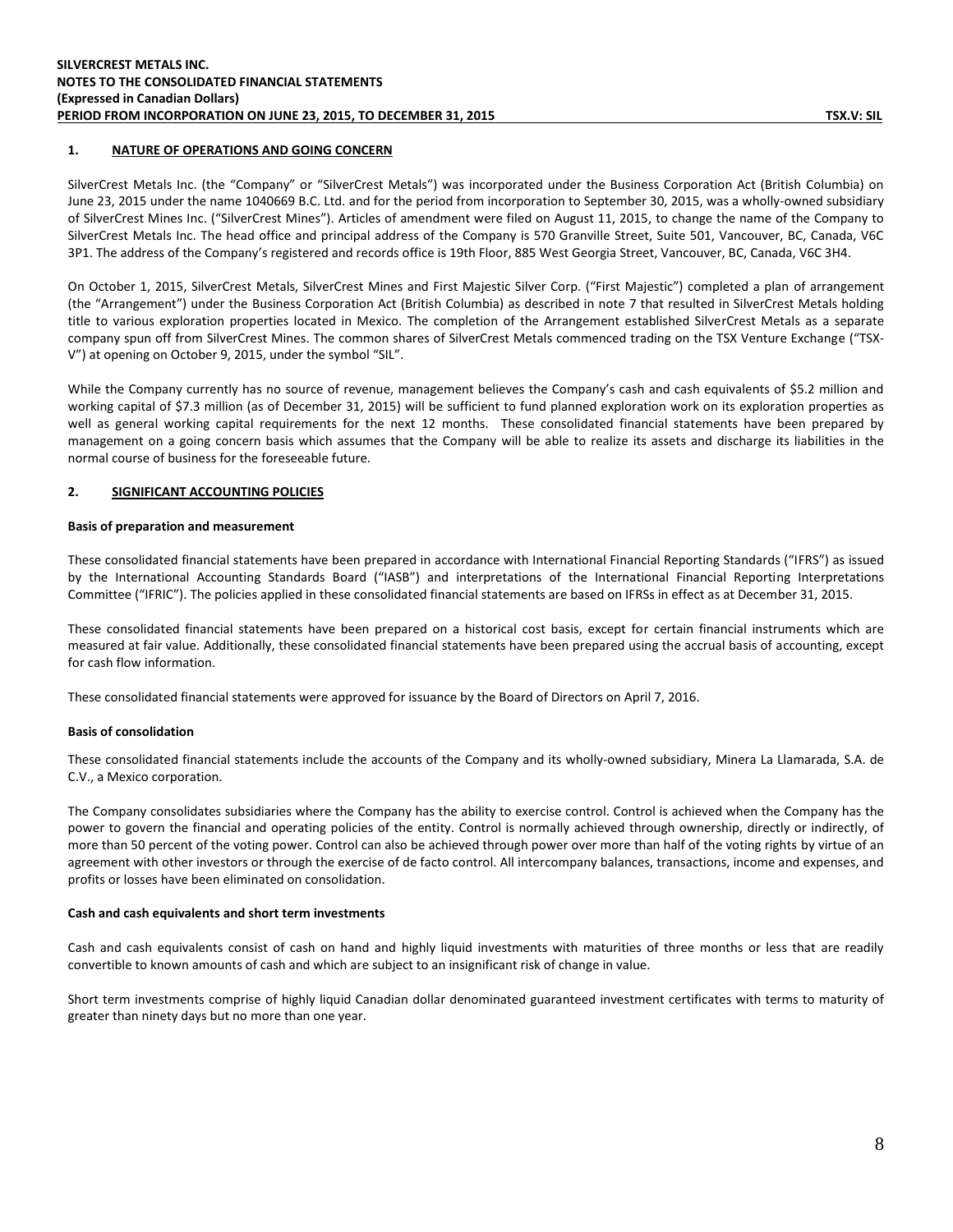#### **Taxes receivable**

Taxes receivable are comprised of value added taxes in Mexico and goods and services taxes in Canada that the Company has paid and due to be refunded. The Company believes the balance is fully recoverable and has not provided an allowance.

#### **Equipment**

Equipment is recorded at historical cost less accumulated depreciation and impairment charges. Equipment is depreciated using the straight line method over the estimated useful lives of the individual assets. The significant classes of equipment and their useful lives are as follows:

| Computer equipment             | $3-4$ years |
|--------------------------------|-------------|
| Computer software              | 1 vear      |
| Office equipment and furniture | 5-10 years  |
| Vehicles                       | 4 years     |

An item of Equipment is derecognized upon disposal, when held for sale, or when no future economic benefits are expected to arise from the continued use of the asset. Any gain or loss arising on disposal of the asset, determined as the difference between the net disposal proceeds and the carrying amount of the asset, is recognized in profit or loss.

#### **Mineral properties and exploration and evaluation assets**

Pre-exploration costs are expensed in the period in which they are incurred.

Once the legal right to explore a mineral property has been acquired, all costs related to the acquisition, exploration and evaluation of mineral properties are capitalized by property. These direct expenditures include such costs as materials used, surveying costs, geological studies, drilling costs, payments made to contractors and depreciation of plant and equipment during the exploration phase. Costs not directly attributable to exploration and evaluation activities, including general administrative overhead costs, are expensed in the period in which they occur.

Exploration and evaluation expenditures for each mineral property are carried forward as an asset provided that one of the following conditions is met:

- Such costs are expected to be recouped in full through successful development and exploration of the mineral property or alternatively, by sale; or
- Exploration and evaluation activities in the mineral property have not reached a stage which permits a reasonable assessment of the existence of economically recoverable reserves but active and significant operations in relation to the mineral property are continuing, or planned for the future.

The carrying values of capitalized amounts are reviewed annually, or when indicators of impairment are present. In the case of undeveloped properties, there may be only inferred resources to allow management to form a basis for the impairment review. The review is based on the Company's intentions for the development of such a property. If a mineral property does not prove viable, all unrecoverable costs associated with the property are charged to the consolidated statement of operations and comprehensive loss at the time the determination is made. Once the technical feasibility and commercial viability of extracting the mineral resource has been determined, the property is considered to be a mine under development and is classified as "mining assets". Exploration and evaluation expenditures accumulated are also tested for impairment before the mineral property costs are transferred to development properties.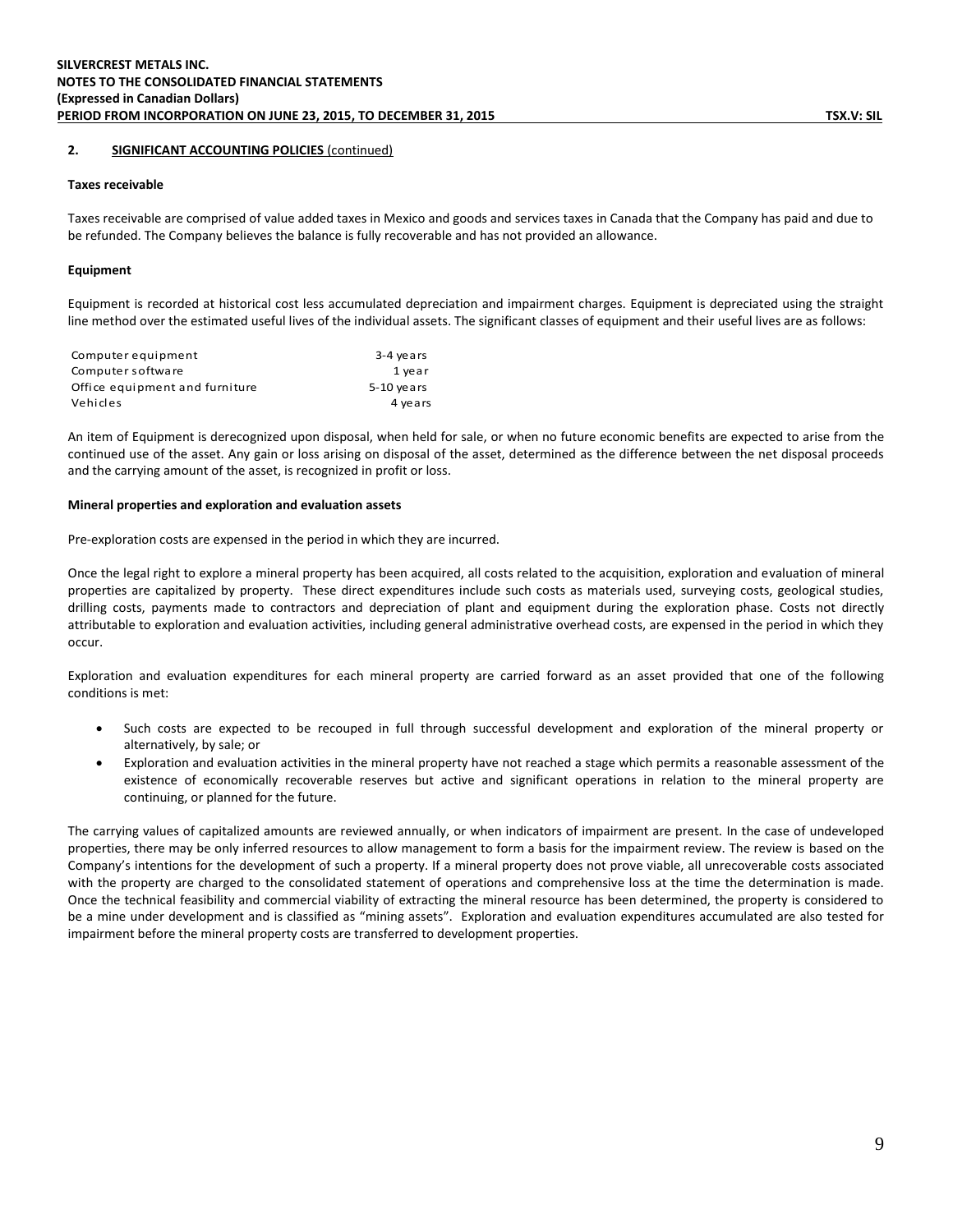#### **Impairment of tangible and intangible assets**

At each financial position reporting date, the carrying amounts of the Company's assets are reviewed to determine whether there is any indication that those assets are impaired. If any such indication exists, the recoverable amount of the asset is estimated in order to determine the extent of the impairment, if any. The recoverable amount is the higher of fair value less costs to dispose ("FVLCTD") and value in use, which is the present value of future cash flows expected to be derived from the asset. If the recoverable amount of an asset is estimated to be less than its carrying amount, the carrying amount of the asset is reduced to its recoverable amount and the impairment loss is recognized in the statement of comprehensive loss.

For the purposes of impairment testing, exploration and evaluation assets are allocated to cash-generating units to which the exploration activity relates. For an asset that does not generate largely independent cash inflows, the recoverable amount is determined for the cash generating unit to which the asset belongs. Where an impairment loss subsequently reverses, the carrying amount of the asset (or cashgenerating unit) is increased to the revised estimate of its recoverable amount, but so that the increased carrying amount does not exceed the carrying amount that would have been determined had no impairment loss been recognized for the asset (or cash-generating unit) in prior years. A reversal of an impairment loss is recognized immediately in the statement of operations and comprehensive loss.

#### **Asset retirement obligations**

The Company recognizes a legal liability for obligations relating to the reclamation of mineral interests (exploration and evaluation assets) and property, plant, and equipment when those obligations arise from the acquisition, construction, development, or normal operation of those assets. Such asset retirement costs must be recognized at fair value, when a reliable estimate of fair value can be made, in the period in which it is incurred, added to the carrying value of the asset, and amortized into income on a systematic basis over its useful life. When the extent of disturbance increases over the life of an operation, the provision is increased accordingly. Provisions are measured at the present value of the expected future expenditures required to settle the obligation, using a pre-tax discount rate reflecting a risk-free rate (the time value of money) plus risks specific to the liability. The liability is increased for the passage of time, and adjusted for changes to the current marketbased risk-free discount rate as well as changes in the estimated amount or timing of the expected future expenditures. At this time, the Company does not have any significant asset retirement obligations.

#### **Foreign currency translation**

The presentation currency of the Company is the Canadian dollar. The functional currency is the currency of the primary economic environment in which the entity operates and has been determined for each entity within the Company. The Company considers the functional currency for its subsidiary to be the Canadian dollar. The functional currency determinations were conducted through an analysis of the consideration factors identified in International Accounting Standard ("IAS") 21, The Effects of Changes in Foreign Exchange Rates.

Transactions in currencies other than the Canadian dollar are recorded at exchange rates prevailing on the dates of the transactions. At the end of each reporting period, the monetary assets and liabilities of the Company that are denominated in foreign currencies are translated at the rate of exchange at the statement of financial position date while non-monetary assets and liabilities are translated at historical rates. Revenues and expenses are translated at the exchange rates approximating those in effect on the date of the transactions. Exchange gains and losses arising on translation are included in the statement of comprehensive loss.

#### **Share-based compensation and payments**

The Company grants stock options to buy common shares of the Company to directors, officers, employees and consultants. The cost of stock options granted is recorded based on the estimated fair-value at the grant date and charged to the consolidated statement of comprehensive loss over the vesting period. Where stock options are subject to vesting, each vesting tranche is considered a separate award with its own vesting period and grant date fair value. The fair value of each tranche is measured at the date of grant using the Black-Scholes option pricing model. Compensation expense is recognized over the tranche's vesting period by a charge to the statement of comprehensive loss, with a corresponding increase to reserves based on the number of options expected to vest. Consideration paid for the shares on the exercise of stock options is credited to capital stock. When vested options are forfeited or are not exercised at the expiry date the amount previously recognized in share‐based compensation is transferred to retained earnings (deficit). The number of options expected to vest is reviewed at least annually, with any impact being recognized immediately.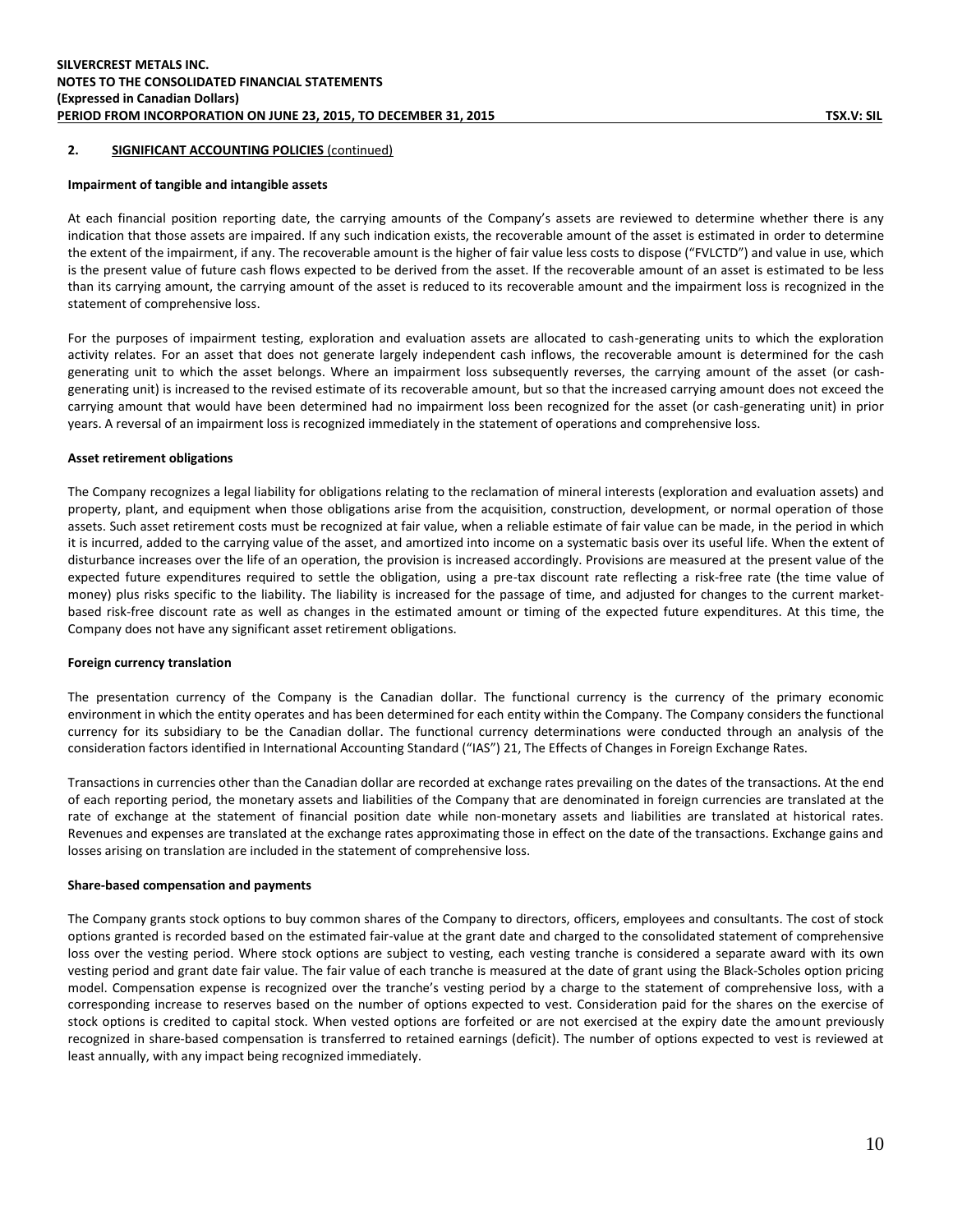#### **Warrants issued in equity financing transactions**

The Company engages in equity financing transactions to obtain the funds necessary to continue operations and explore and evaluate mineral properties. These equity financing transactions may involve issuance of common shares or units. A unit comprises a certain number of common shares and a certain number of share purchase warrants ("Warrants"). Depending on the terms and conditions of each equity financing agreement, the Warrants are exercisable into additional common shares prior to expiry at a price stipulated by the agreement. Warrants that are part of units are valued based on the residual value method and included in share capital with the common shares that were concurrently issued. Warrants that are issued as payment for an agency fee or other transactions costs are accounted for as share‐based payments.

#### **Related party transactions**

Parties are considered to be related if one party has the ability, directly or indirectly, to control the other party or exercise significant influence over the other party in making financial and operating decisions. Parties are also considered to be related if they are subject to common control, and related parties may be individuals, including immediate family members of the individual, or corporate entities, including the Company's wholly-owned subsidiary. A transaction is considered to be a related party transaction when there is a transfer of resources or obligations between related parties.

#### **Loss per share**

Basic loss per share is computed by dividing net loss available to common shareholders by the weighted average number of shares outstanding during the reporting period. Diluted loss per share is computed similar to basic loss per share except that the weighted average shares outstanding are increased to include additional shares for the assumed exercise of stock options and warrants, if dilutive. The number of additional shares is calculated by assuming that outstanding stock options and warrants were exercised and that proceeds from such exercises were used to acquire common stock at the average market price during the reporting periods.

#### **Taxation**

Income tax expense comprises current and deferred income taxes. Current and deferred income taxes are recognized in profit or loss except to the extent that they relate to items recognized directly in equity. Current income tax expense is the expected tax payable on taxable income for the year, using tax rates enacted or substantively enacted at year end, adjusted for amendments to tax payable with regards to previous years.

The Company follows the asset and liability method of accounting for income taxes whereby deferred income tax assets and liabilities are recognized for the future tax consequences attributable to differences between the financial statement carrying amounts of existing assets and liabilities and their respective tax bases. Deferred income tax assets and liabilities are measured using enacted or substantively enacted tax rates and laws expected to apply in the years in which temporary differences are expected to be recovered or settled. The effect of a change in tax rates on deferred income tax assets and liabilities is recognized in operations in the period of substantive enactment.

A deferred tax asset is recognized only to the extent that it is probable that future taxable profits will be available against which the asset can be utilized. To the extent that the Company does not consider it probable that a deferred tax asset will be recovered, the deferred tax asset is not recorded. Deferred income tax assets and liabilities are presented as non-current in the financial statements.

#### **Financial instruments**

#### *Financial assets*

Financial assets are classified into one of the following categories based on the purpose for which the asset was acquired. All transactions related to financial instruments are recorded on a trade date basis. The Company's accounting policy for each category is as follows:

#### *Financial assets at fair value through profit or loss ("FVTPL")*

A financial asset is classified at fair value through profit or loss if it is classified as held for trading or is designated as such upon initial recognition. Financial assets are designated as at FVTPL if the Company manages such investments and makes purchase and sale decisions based on their fair value in accordance with the Company's risk management strategy. Attributable transaction costs are recognized in profit or loss when incurred. FVTPL are measured at fair value, and changes are recognized in profit or loss.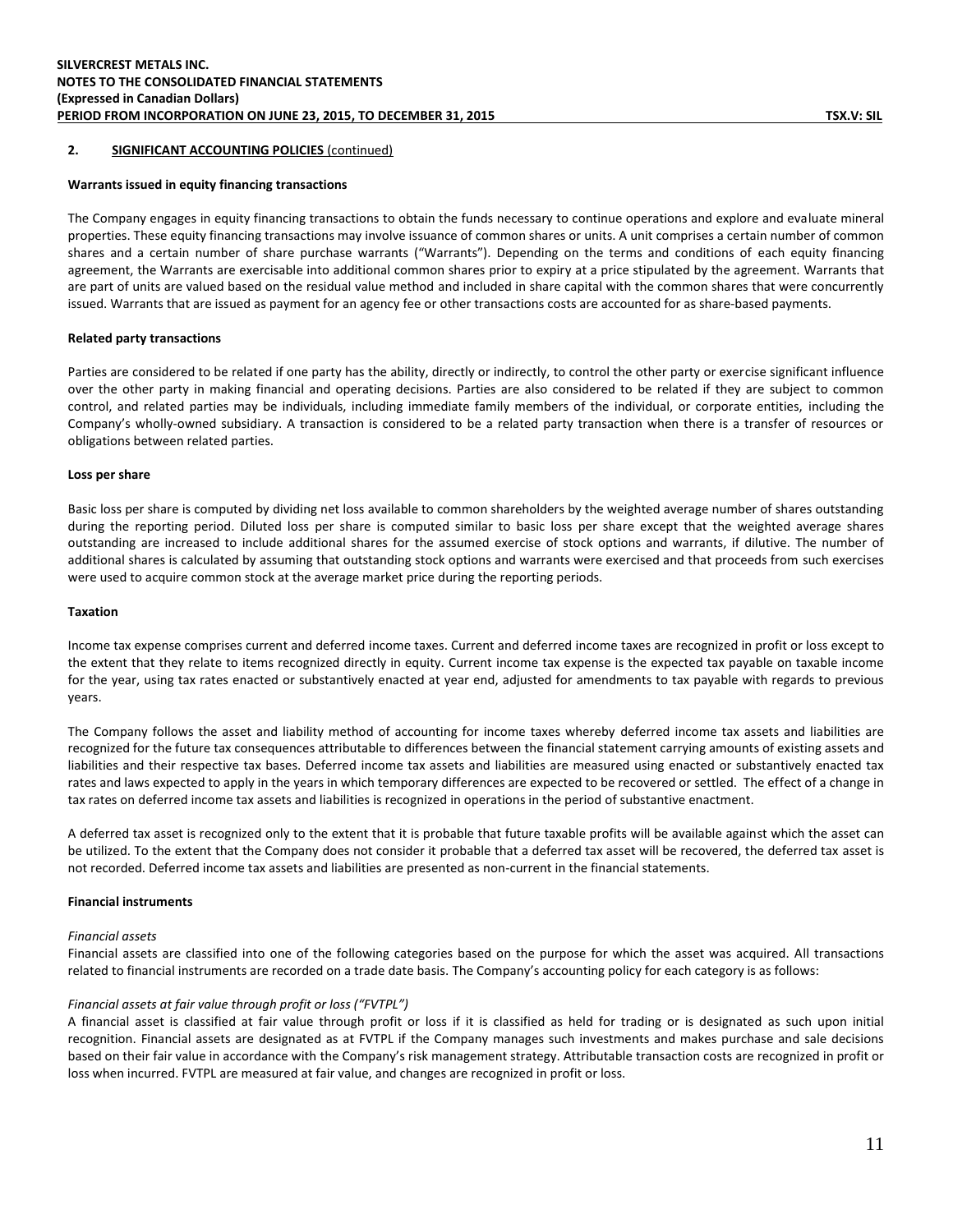#### *Held‐to‐maturity ("HTM")*

These assets are non‐derivative financial assets with fixed or determinable payments and fixed maturities that the Company's management has the intention and ability to hold to maturity. These assets are measured at amortized cost using the effective interest method. If there is objective evidence that the asset is impaired, determined by reference to external credit ratings and other relevant indicators, the financial asset is measured at the present value of estimated future cash flows. Any changes to the carrying amount of the investment, including impairment losses, are recognized in profit or loss.

### *Loans and receivables*

Loans and receivables are financial assets with fixed or determinable payments that are not quoted on an active market. Such assets are initially recognized at fair value plus any directly attributable transaction costs. Subsequent to initial recognition, loans and receivables are measured at amortized cost using the effective interest method, less any impairment losses.

#### *Available‐for‐sale ("AFS")*

Non-derivative financial assets not included in the above categories are classified as available-for-sale. They are carried at fair value with changes in fair value recognized directly in equity. Where a decline in the fair value of an available‐for‐sale financial asset constitutes objective evidence of impairment, the amount of the loss is removed from equity and recognized in profit or loss.

The Company classified its financial assets as follows:

- Cash and cash equivalents and short term investments as FVTPL; and
- Amounts receivable and deposits as loans and receivables.

#### *Financial liabilities*

Financial liabilities are classified into one of two categories:

- Fair value through profit or loss; and
- Other financial liabilities.

## *Fair value through profit or loss*

This category comprises derivatives, or liabilities, acquired or incurred principally for the purpose of selling or repurchasing it in the near term. They are carried in the statement of financial position at fair value with changes in fair value recognized in profit or loss.

#### *Other financial liabilities*

This category typically includes accounts payable and long-term debt, all of which are recognized at amortized cost.

The Company classified its financial liabilities as follows:

Accounts payable as other financial liabilities.

#### *Impairment of financial assets*

Financial assets, other than those at FVTPL, are assessed for indicators of impairment at the end of each reporting period. Financial assets are impaired when there is objective evidence that, as a result of one or more events that occurred after the initial recognition of the financial assets, the estimated future cash flows of the investments have been impacted. For all financial assets, objective evidence of impairment could include:

- significant financial difficulty of the issuer or counterparty; or
- default or delinquency in interest or principal payments; or
- it becoming probable that the borrower will enter bankruptcy or financial re‐organization.

For certain categories of financial assets, such as receivables, assets that are assessed not to be impaired individually are subsequently assessed for impairment on a collective basis. The carrying amount of financial assets is reduced by the impairment loss directly for all financial assets with the exception of receivables, where the carrying amount is reduced through the use of an allowance account. When a receivable is considered uncollectible, it is written off against the allowance account. Subsequent recoveries of amounts previously written off are credited against the allowance account. Changes in the carrying amount of the allowance account are recognized in profit or loss.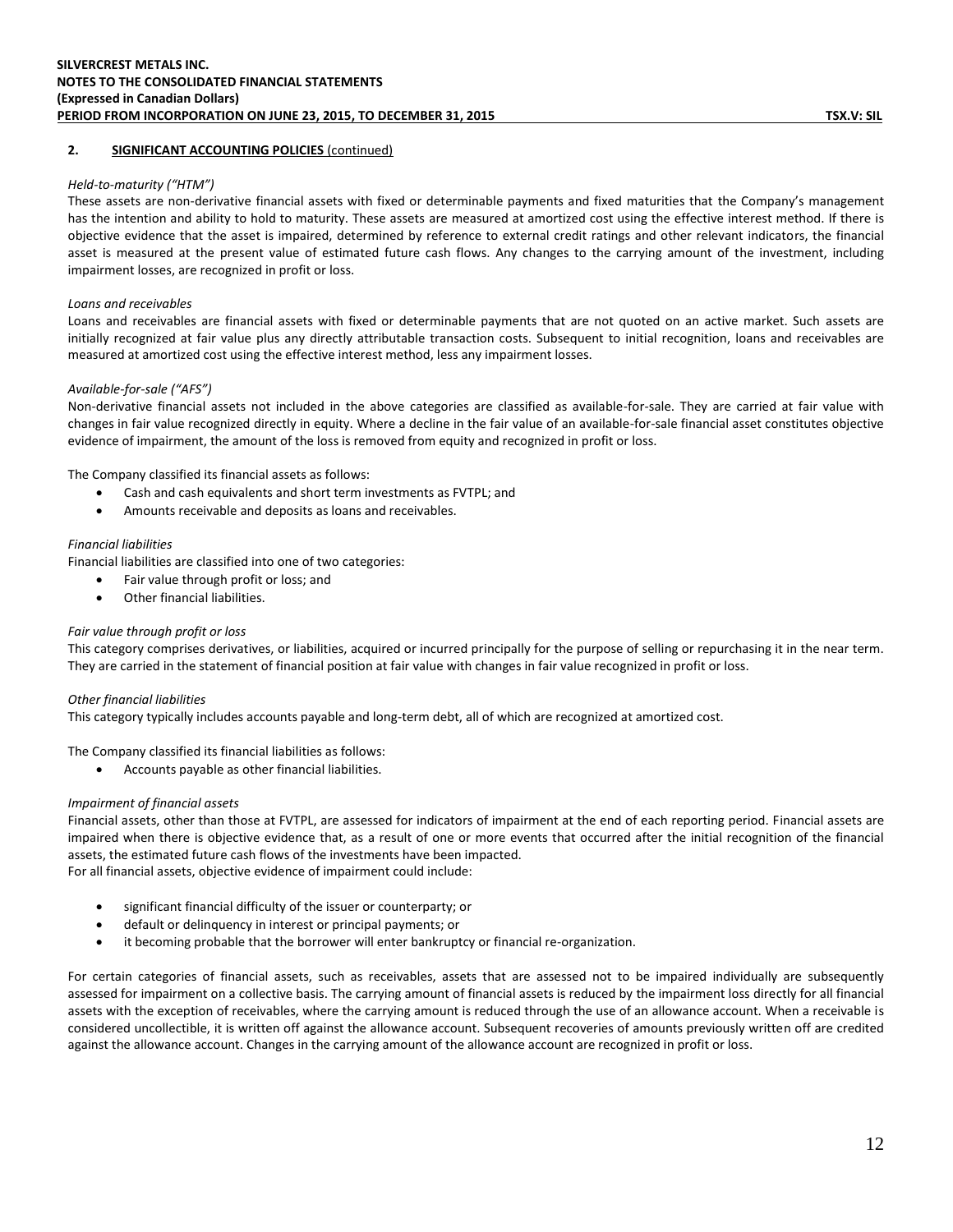If, in a subsequent period, the amount of the impairment loss decreases and the decrease can be related objectively to an event occurring after the impairment was recognized, the previously recognized impairment loss is reversed through profit or loss to the extent that the carrying amount of the investment at the date the impairment is reversed does not exceed what the amortized cost would have been had the impairment not been recognized.

## **3. CRITICAL JUDGMENTS AND ESTIMATES**

The preparation of these consolidated financial statements in accordance with IFRS requires management to make judgments, estimates and assumptions that affect the reported amounts and the valuation of assets and liabilities and the disclosure of contingent assets and liabilities at the date of the consolidated financial statements and the reported amounts of revenues and expenditures during the year.

These judgments and estimates are continuously evaluated and are based on management's experience and knowledge of the relevant facts and circumstances. Actual results may differ from the estimates. Revisions to estimates and the resulting effects on the carrying amounts of the Company's assets and liabilities are accounted for prospectively. Information about such judgments and estimates is contained in the description of accounting policies (note 2) and/or other notes to the financial statements. Management has made the following critical judgments and estimates:

#### **Critical judgments in applying accounting policies**

The critical judgments that the Company's management has made in the process of applying the Company's accounting policies, apart from those involving estimations, that have the most significant effect on the amounts recognized in the Company's consolidated financial statements are as follows:

#### *Exploration and evaluation assets*

The application of the Company's accounting policy for exploration and evaluation expenditures requires judgment in determining whether future economic benefits are likely, which may be based on assumptions about future events or circumstances. Estimates and assumptions made may change if new information becomes available. If, after expenditures are capitalized, information becomes available suggesting that the recovery of expenditures is unlikely, the amount capitalized is recognized in loss in the period that the new information becomes available.

#### *Functional currency*

The functional currency for the Company is the currency of the primary economic environment in which the entity operates. The Company had determined the functional currency of its Canadian and Mexican entities to be the Canadian dollar. Determination of functional currency may involve certain judgments to determine the primary economic environment and the Company reconsiders the functional currency of its entities if there is a change in events and conditions which determined the primary economic environment.

#### *Business combinations*

The determination of whether a set of assets acquired and liabilities assumed constitute a business may require the Company to make certain judgments, taking into account all facts and circumstances. A business is presumed to be an integrated set of activities and assets capable of being conducted and managed for the purpose of providing a return in the form of dividends, lower costs or economic benefits. The spinout transaction with SilverCrest Mines was determined to constitute an acquisition of assets (note 7).

#### *Impairment of non-current assets*

Non-current assets are tested for impairment when indicators of impairment are present. Calculating the estimated fair values of cash generating units for non-current asset impairment tests requires management to make estimates and assumptions with respect to metal selling prices, future capital expenditures, reductions in the amount of recoverable reserves, resources, and exploration potential, production cost estimates, discount rates and exchange rates. Reductions in metal price forecasts, increases in estimated future costs of production, increases in estimated future non-expansionary capital expenditures, reductions in the amount of recoverable reserves, resources, and exploration potential, and/or adverse current economics can result in a write-down of the carrying amounts of the Company's non-current assets.

#### **Key sources of estimation uncertainty**

The significant assumptions about the future and other major sources of estimation uncertainty as at the end of the reporting period that have a significant risk of resulting in a material adjustment to the carrying amounts of the Company's assets and liabilities are as follows: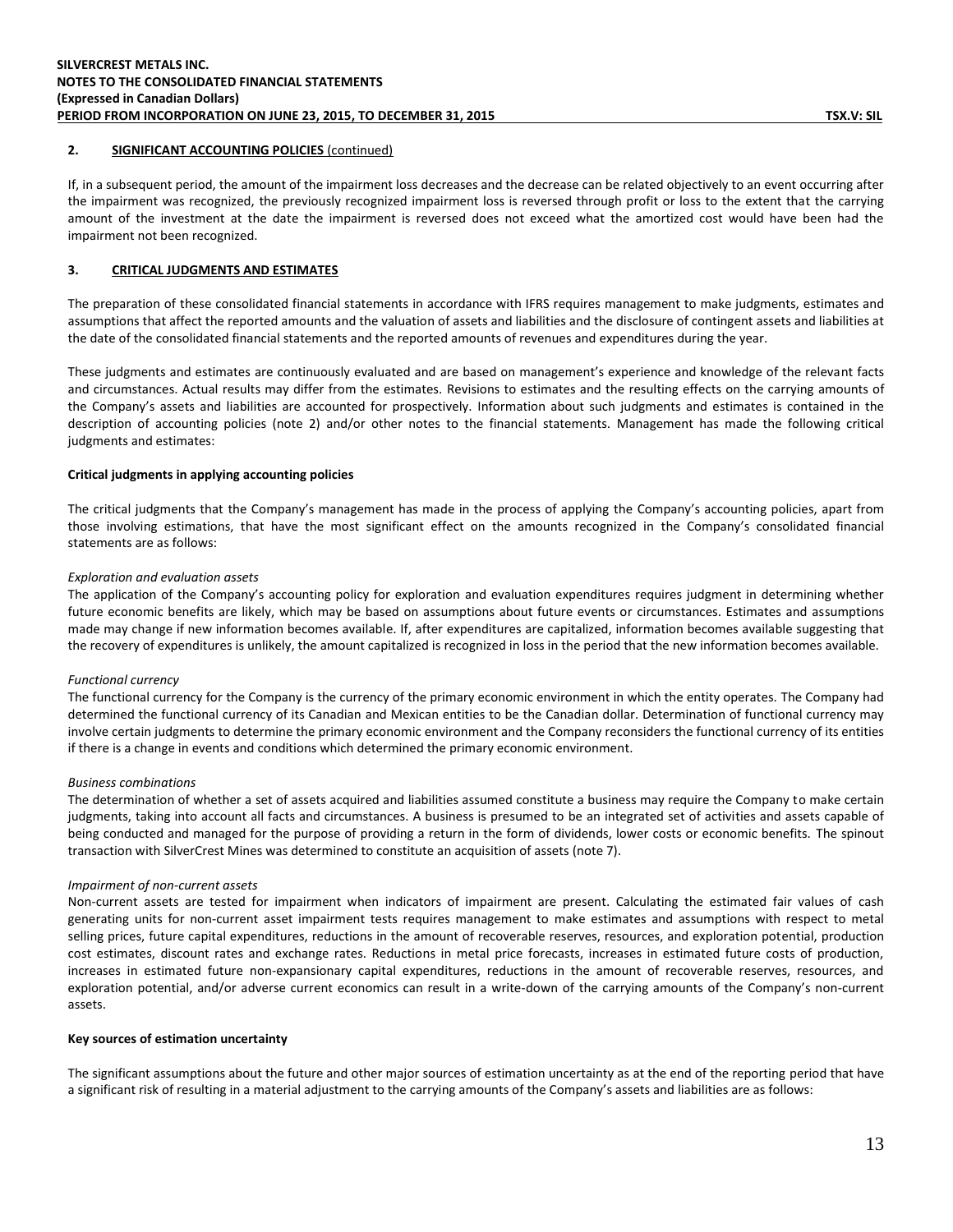## **3. CRITICAL JUDGMENTS AND ESTIMATES** (continued)

#### *Share-based payments*

The Company uses the Black-Scholes Option Pricing Model for valuation of share-based payments. Option pricing models require the input of the subjective assumptions including expected price volatility, interest rate, expiry date, and forfeiture rate. Changes in the input assumptions can materially affect the fair value estimate and the Company's net loss and share-based payment reserve.

#### *Income taxes*

Management is required to make estimations regarding the tax basis of assets and liabilities and related deferred income tax assets and liabilities, the measurement of income tax expense and indirect taxes. A number of these estimates require management to make estimates of future taxable profit, and if actual results are significantly different than estimates, the ability to realize the deferred tax assets recorded on the statement of financial position could be impacted. The Company is subject to assessments by tax authorities who may interpret the tax law differently. These factors may affect the final amount or the timing of tax payments.

## **4. NEW STANDARDS NOT YET ADOPTED**

#### *IFRS 9 – Financial instruments*

In July 2014, the IASB issued the final version of IFRS 9 replace IAS 39 Financial Instruments: Recognition and Measurement. IFRS 9 retains but simplifies the mixed measurement model and establishes two primary measurement categories for financial assets: amortized cost and fair value. The basis of classification depends on an entity's business model and the contractual cash flow of the financial asset. Classification is made at the time the financial asset is initially recognized, namely when the entity becomes a party to the contractual provisions of the instrument.

IFRS 9 amends some of the requirements of IFRS 7 Financial Instruments: Disclosures, including added disclosures about investments in equity instruments measured at fair value in other comprehensive income, and guidance on financial liabilities and derecognition of financial instruments. The amended standard is effective for annual periods beginning on or after January 1, 2018, with earlier adoption still permitted. The Company has not yet completed the process of assessing the impact that IFRS 9 will have on its consolidated financial statements, or whether to early adopt this new requirement.

## *IFRS 11 – Joint Arrangements*

IFRS 11 is amended to provide specific guidance on accounting for acquisition of an interest in a joint operation that is a business. The amended standard is effective for annual periods beginning on or after January 1, 2016.

#### *IAS 16 – Property, plant and equipment and IAS 38 – Intangibles*

IAS 16 and IAS 38 were issued in May 2014 and prohibit the use of revenue-based depreciation methods for property, plant and equipment and limit the use of revenue-based amortization for intangible assets. These amendments are effective for annual periods beginning on or after January 1, 2016 and are to be applied prospectively.

### **5. MANAGEMENT OF CAPITAL**

The Company's objective when managing capital is to safeguard the Company's ability to continue as a going concern in order to support the exploration and evaluation of its mineral properties. The capital of the Company consists of items included in shareholders' equity. The Company manages and adjusts its capital structure when changes to the risk characteristics of the underlying assets or changes in economic conditions occur. To maintain or adjust the capital structure, the Company may attempt to raise new funds.

In order to facilitate the management of its capital requirements, the Company prepares annual expenditure budgets which are revised periodically based on the results of its exploration programs, availability of financing and industry conditions. There are no external restrictions on management of capital. The Company believes it will be able to raise new funds as required in the long term to fund its exploration programs, but recognizes there will be risks involved that may be beyond its control.

The Company's investment policy is to invest any excess cash in liquid short-term interest-bearing instruments. When utilized, these instruments are selected with regard to the expected timing of expenditures from continuing operations. The Company expects to have sufficient capital resources to meet its planned administrative overhead expenses and exploration plans for 2016. Actual funding requirements may vary from those planned due to a number of factors, including the progress and results of exploration and drilling activities. The Company believes it will be able to raise capital as required in the long term, but recognizes there will be risks involved that may be beyond its control.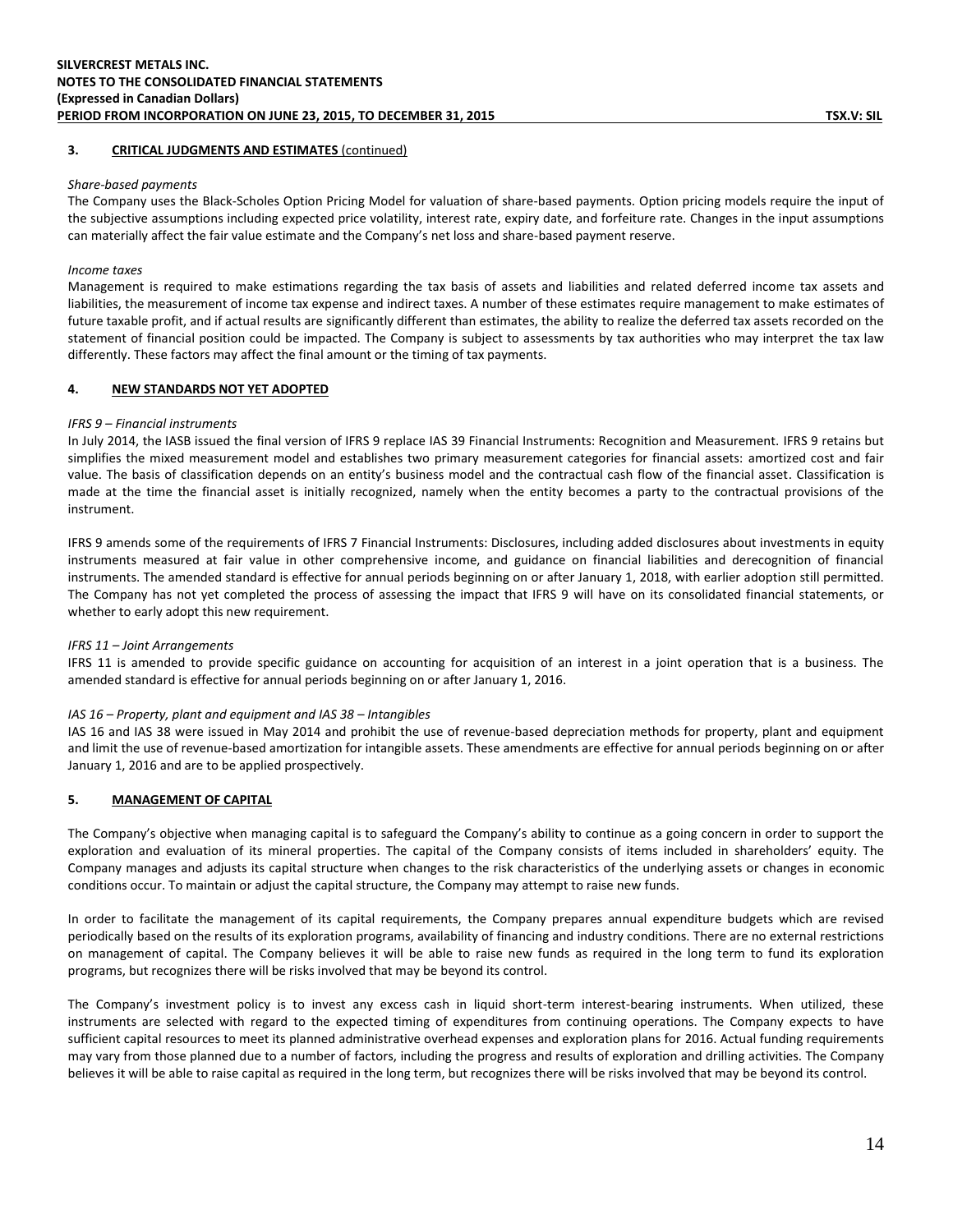### **6. FINANCIAL INSTRUMENTS AND FAIR VALUE MEASUREMENTS**

The Company is exposed to various financial instrument risks and assesses the impact and likelihood of this exposure. These risks include liquidity, foreign currency, credit and interest rate risks. Where material, these risks are reviewed and monitored by the Board of Directors.

### **Liquidity Risk**

Liquidity risk is the risk that the Company will not be able to meet its financial obligations as they fall due. The Company has in place a planning and budgeting process to help determine the funds required to ensure the Company has the appropriate liquidity to meet its operating and growth objectives. The Company's cash, cash equivalents and short-term investments are invested in business accounts with quality financial institutions, and are available on demand for the Company's programs.

**Foreign Currency Risk**

The Company operates in Canada and Mexico, and is therefore exposed to foreign exchange risk arising from transactions denominated in a foreign currency. The operating results and the financial position of the Company are reported in Canadian dollars. The fluctuations of the operating currencies in relation to the Canadian dollar will, consequently, have an impact upon the reporting results of the Company, and may also affect the value of the Company's assets and liabilities. The Company has not entered into any agreements or purchased any instruments to hedge possible currency risks at this time.

At December 31, 2015, the Company is exposed to foreign currency risk through the following financial assets and liabilities held in the following Canadian dollar equivalents:

|                                          | <b>Canadian Dollar</b> | <b>US Dollar</b>         | <b>Mexican Peso</b>      | <b>Total</b>    |
|------------------------------------------|------------------------|--------------------------|--------------------------|-----------------|
| Cash and cash equivalents                | 2,831,007              | 2,355,929                | \$<br>54,845             | \$<br>5,241,781 |
| Short term investments                   | 2,000,000              |                          | $\overline{\phantom{a}}$ | 2,000,000       |
| Amounts receivable                       | 93,429                 |                          | 1,038                    | 94,467          |
| Taxes receivable                         | 12,524                 |                          | 32,975                   | 45,499          |
| Deposits                                 | 58,076                 | $\overline{\phantom{0}}$ | $\overline{\phantom{a}}$ | 58,076          |
| <b>Total Assets</b>                      | 4,995,036              | 2,355,929                | 88,858                   | 7,439,823       |
|                                          |                        |                          |                          |                 |
| Accounts payable and accrued liabilities | 76.642                 | 3,211                    | 37,678                   | 117,531         |
| <b>Net Assets</b>                        | 4,918,394              | 2.352.718                | 51,180                   | 7.322.292       |

#### **Credit Risk**

Credit risk is the risk of potential loss to the Company if the counterparty to a financial instrument fails to meet its contractual obligations. The Company's credit risk is primarily attributable to its liquid financial assets including cash, cash equivalents, short term investments, amounts receivable and taxes receivable. The Company limits exposure to credit risk on liquid financial assets through maintaining its cash and cash equivalents and short term investments with high-credit quality financial institutions. Valued added tax receivables are generated on the purchase of supplies and services for the Company's exploration programs, which are refundable from the Mexican government. At December 31, 2015, the amounts receivable balance of \$94,467 consists primarily of \$10,900 due from TSX-V for overpayment of listing fees (which occurred because of the TSX-V initial request for more than the amount due) and \$78,565 due from a related party (note 10). The carrying amount of financial assets, as stated in the consolidated statement of financial position, represents the Company's maximum credit exposure.

#### **Interest Rate Risk**

The Company's exposure to interest rate risk arises from the interest rate impact on its cash and cash equivalents and short term investments. The Company's practice has been to invest cash at floating rates of interest, in cash equivalents and short term investments, in order to maintain liquidity, while achieving a satisfactory return for shareholders. There is minimal risk that the Company would recognize any loss as a result of a decrease in the fair value of any term deposit or guaranteed bank investment certificates, as they are held with a large and stable financial institution. As at December 31, 2015, with all other variables unchanged, a 1 percentage point change in interest rates would not have a significant impact on the Company's net loss and comprehensive loss for the year.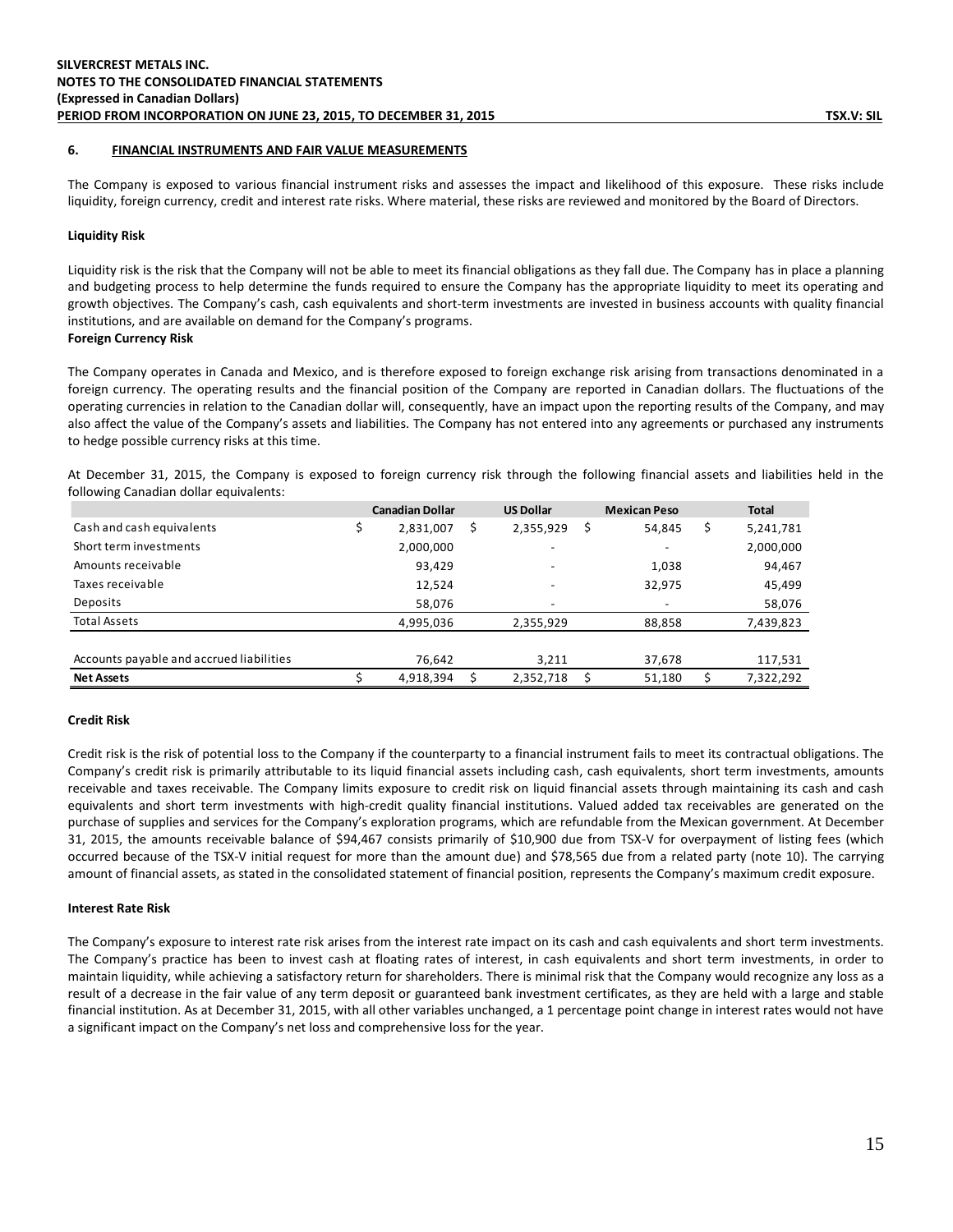#### **6. FINANCIAL INSTRUMENTS AND FAIR VALUE MEASUREMENTS** (continued)

#### **Financial instruments carrying value and fair value**

The Company's financial instruments consist of cash and cash equivalents, short term investments, amounts receivable, deposits and accounts payable. The carrying value of amounts receivable and accounts payable approximate their fair values due to the short periods until settlement.

The fair value hierarchy establishes three levels to classify the inputs to valuation techniques used to measure fair value. Level 1 inputs are quoted prices (unadjusted) in active markets for identical assets or liabilities. Level 2 inputs are quoted prices in markets that are not active, quoted prices for similar assets or liabilities in active markets, inputs other than quoted prices that are observable for the asset or liability (for example, interest rate and yield curves observable at commonly quoted intervals, forward pricing curves used to value currency and commodity contracts and volatility measurements used to value option contracts), or inputs that are derived principally from or corroborated by observable market data or other means. Level 3 inputs are unobservable (supported by little or no market activity). The fair value hierarchy gives the highest priority to Level 1 inputs and the lowest priority to Level 3 inputs. The Company's cash and cash equivalents and short term investments are measured using level 1 inputs.

#### **7. SUMMARY OF THE ARRANGEMENT**

Under the Arrangement, 19,952,024 SilverCrest Metals Shares were issued to SilverCrest Mines for distribution to the former shareholders of SilverCrest Mines (at an exchange ratio of 0.1667 of a SilverCrest Metals Share for one common share of SilverCrest Mines (the "Exchange Ratio")), and 2,192,727 SilverCrest Metals Shares were issued to First Majestic. As a result, there were a total of 22,144,751 outstanding SilverCrest Metals Shares owned as to 90.1% by shareholders of SilverCrest Mines and as to 9.9% by First Majestic on the effective date of the Arrangement.

In consideration for the issuances of the SilverCrest Metals Shares under the Arrangement, SilverCrest Mines transferred to SilverCrest Metals the concessions rights of the Cruz de Mayo, Las Chispas, Angel de Plata, Huasabas and Estacion Llano exploration properties located in northern Mexico, as well as approximately \$5.25 million in cash and certain other assets owned by SilverCrest Mines, and First Majestic transferred to SilverCrest Metals its Guadalupe exploration property located in Durango, Mexico.

Total consideration for the Arrangement and the allocation of the consideration to the assets and liabilities acquired are as follows:

|                                          |   | Amount    |
|------------------------------------------|---|-----------|
| Cash                                     | Ś | 5,252,154 |
| Rent deposit                             |   | 18,180    |
| Exploration and evaluation assets        |   | 407,192   |
| Equipment                                |   | 14,657    |
| Accounts payable and accrued liabilities |   | (10,000)  |
| Value of 22,144,751 common shares issued |   | 5,682,183 |

In addition, pursuant to the Arrangement, outstanding SilverCrest Mines options were exchanged for SilverCrest Metals replacement stock options. A total of 1,593,635 stock options were issued by SilverCrest Metals at an exercise price of \$0.06 per share and expiry dates ranging from November 7, 2015 to December 10, 2019. The fair value assigned to these options was \$191,543 and was recorded as share-based compensation on the statement of comprehensive loss (note 11).

#### **8. EQUIPMENT**

| As at December 31, 2015                           | Computer | Equipment | <b>Vehicles</b>          | <b>Total</b> |
|---------------------------------------------------|----------|-----------|--------------------------|--------------|
| Cost                                              |          |           |                          |              |
| Transferred from the Arrangement (note 7) $\oint$ | 10.375   | 4,282 \$  | $\overline{\phantom{a}}$ | 14,657       |
| Purchased                                         | 2,381    | 3,147     | 34,597                   | 40,125       |
| Cost                                              | 12,756   | 7.429     | 34,597                   | 54,782       |
| Accumulated depreciation                          | (1,974)  | (625)     | (1, 423)                 | (4,022)      |
| Carrying amounts                                  | 10,782   | 6.804     | 33,174                   | 50,760       |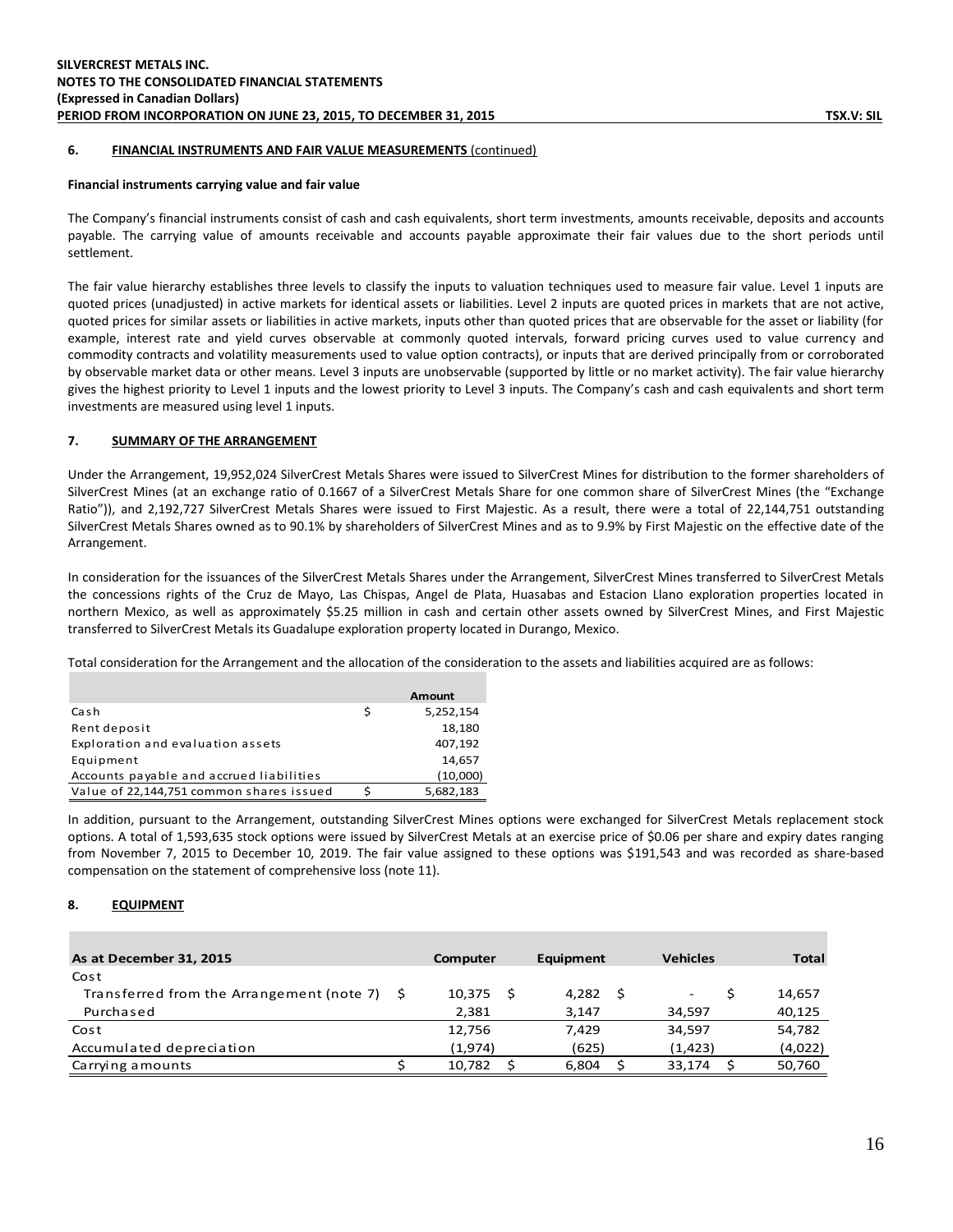### **9. EXPLORATION AND EVALUATION ASSETS**

Title to mineral properties involves certain inherent risks due to the difficulties of determining the validity of certain claims as well as the potential for problems arising from the frequently ambiguous conveyancing history characteristic of many mineral properties. The Company has investigated title to all of its mineral properties and, to the best of its knowledge, title to all of its properties are in good standing except as otherwise disclosed. However, this should not be considered as a guarantee of title. The mineral properties may be subject to prior claims or agreements, or transfers, and rights of ownership may be affected by undetected defects.

|                                        |   | Cruz de |                          |   |                 |   |             |   |              |    |              |
|----------------------------------------|---|---------|--------------------------|---|-----------------|---|-------------|---|--------------|----|--------------|
|                                        |   | Mayo    | Guadalupe                |   | <b>Huasabas</b> |   | Las Chispas |   | <b>Other</b> |    | <b>Total</b> |
| Acquisition costs                      |   |         |                          |   |                 |   |             |   |              |    |              |
| Transferred from Arrangement (note 7)  | Ś | 4.964   | 383,727<br>S.            | S | 402             | S | 11,294      | S | 6.805        | S. | 407,192      |
| Option and concession payments         |   | 42,350  | 9,672                    |   | 6,160           |   | 67,251      |   | 4,223        |    | 129,655      |
|                                        |   | 47,314  | 393,399                  |   | 6,562           |   | 78,545      |   | 11,028       |    | 536,847      |
| Exploration and evaluation costs       |   |         |                          |   |                 |   |             |   |              |    |              |
| Assays                                 |   |         |                          |   | 4,553           |   | 20          |   |              |    | 4,573        |
| Camp costs                             |   | 1,195   | $\overline{\phantom{0}}$ |   | 10,526          |   | 8,452       |   |              |    | 20,173       |
| Salaries and remuneration (note 10)    |   |         | $\overline{\phantom{0}}$ |   | 16.784          |   | 14,391      |   |              |    | 31,175       |
| Share-based compensation (note 10, 11) |   |         |                          |   | 5,533           |   | 5,533       |   |              |    | 11,066       |
| Travel and lodging                     |   |         | $\qquad \qquad$          |   | 9,129           |   | 8,208       |   | 1,549        |    | 18,887       |
|                                        |   | 1,195   |                          |   | 46,526          |   | 36,604      |   | 1,549        |    | 85,874       |
| Balance at December 31, 2015           |   | 48,509  | 393,399                  |   | 53,088          |   | 115,149     |   | 12,577       |    | 622,721      |

#### **Cruz de Mayo Project, Sonora, Mexico**

Pursuant to the Arrangement (note 7), the Company received from SilverCrest Mines 100% interest in two mineral concessions, Cruz de Mayo 2 and El Gueriguito, which are located in Sonora State, Mexico. The El Guereguito concession is subject to a 2.5% NSR from production of minerals to a maximum of US\$1,000,000, of which US\$195,000 was paid by SilverCrest Mines prior to October 1, 2015. From October 1, 2015, to December 31, 2015, the Company has paid \$33,380 (US\$25,000) towards the El Guereguito concession.

#### **Las Chispas, Sonora, Mexico**

Pursuant to the Arrangement (note 7), the Company received from SilverCrest Mines a 100% interest in the Las Chispas property. The property is located northeast of Hermosillo, Sonora, Mexico, and consists of 17 concessions. For four of the mining concessions, the Company has the right and option to purchase an undivided 100% title for total consideration of US\$600,000, of which US\$25,000 was paid by SilverCrest Mines prior to October 1, 2015. As at December 31, 2015, the remaining payments as follows:

- US\$30,000 on September 18, 2016;
- US\$35,000 on September 18, 2017;
- US\$60,000 on September 18, 2018;
- US\$100,000 on September 18, 2019; and
- US\$350,000 on September 18, 2020.

For the remaining 13 concessions, the Company received from SilverCrest Mines right and option to purchase an undivided 100% title for total consideration of US\$3,000,000, of which US\$50,000 was paid for by SilverCrest Mines prior to October 1, 2015. From October 1, 2015, to December 31, 2015, the Company paid \$66,760 (US\$50,000), with the remaining payments as follows:

- US\$75,000 on June 2, 2016;
- US\$100,000 on June 2, 2017; and
- US\$2,725,000 on June 2, 2018.

In December, 2015, the Company entered into an option agreement to purchase an additional concession for total consideration of US\$150,000. As at December 31, 2015, the Company paid \$5,120 (US\$3,700), with US\$46,300 payable in 2016 and US\$100,000 in 2017.

#### **Other Properties, Mexico**

The Company's other Mexican exploration properties include Huasabas, Guadalupe, Angel de Plata and Estacion Llano.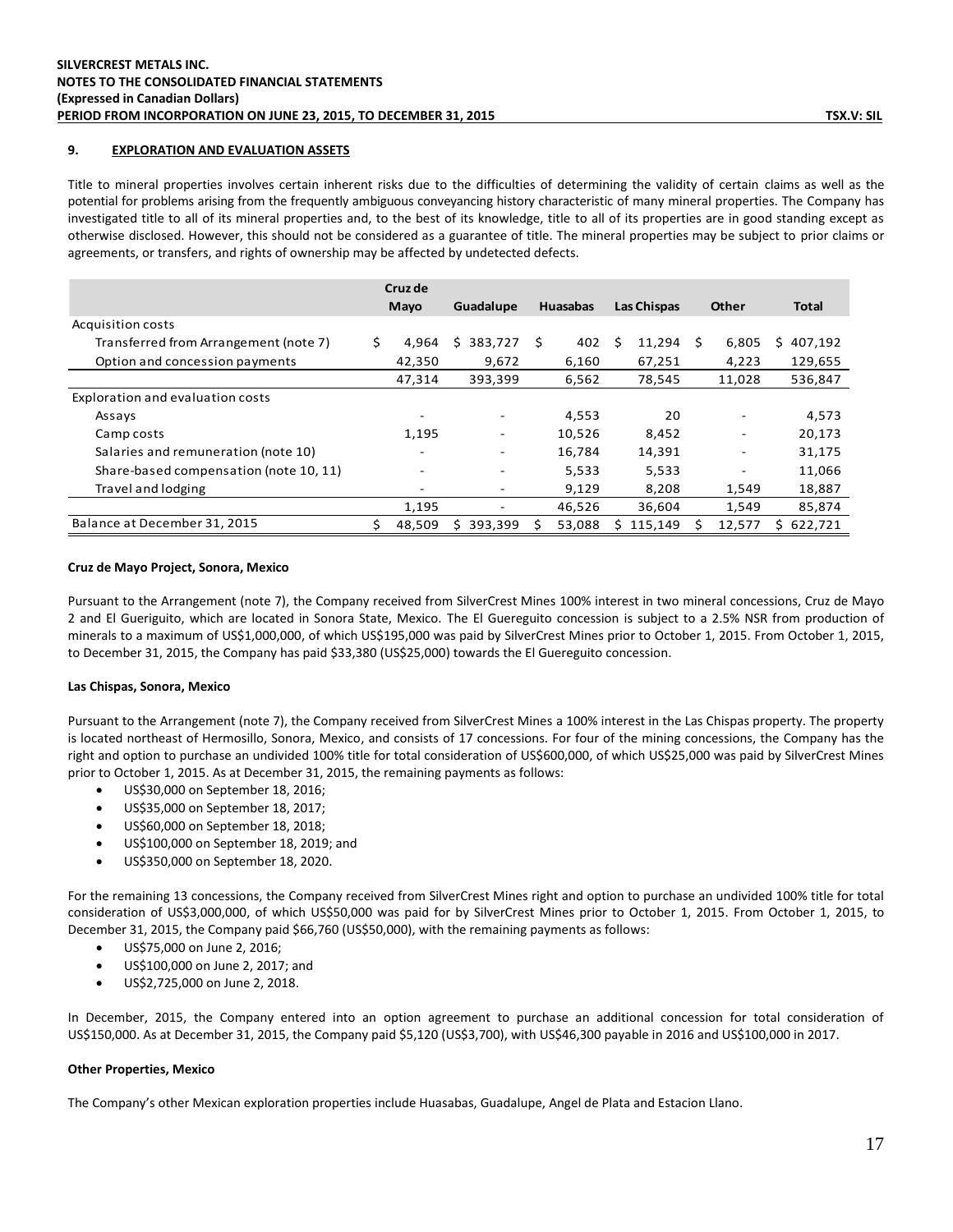### **10. RELATED PARTY TRANSACTIONS**

During 2015, the Company entered into the following transactions with related parties:

#### **Legal fees**

During 2015, the Company paid or accrued legal fees of \$39,812, which were included in professional fees, and \$27,647 for share issuance costs to Koffman Kalef LLP, a law firm of which an officer of the Company is a partner, of which \$7,625 was payable as December 31, 2015. The Company recognized \$6,207 in share-based payments to this officer.

#### **Key management compensation**

|                                                   | 2015    |
|---------------------------------------------------|---------|
| Key management short-term benefits <sup>(1)</sup> | 26.250  |
| Share-based payments <sup>(2)</sup>               | 283,082 |
|                                                   | 309,332 |

<sup>(1)</sup> The Company's key management personnel have authority and responsibility for planning, directing and controlling the activities of the Company. Total key management remuneration was recorded in the statements of comprehensive loss and paid to the Chief Executive Officer and Chief Financial Officer of the Company.

 $(2)$  Share-based payments recorded for all directors and officers of the Company and recognized in the statements of comprehensive loss.

#### **Other transactions**

Paid \$21,619 in remuneration for technical and administrative services and recognized \$17,610 in share-based payments to two personnel who are immediate family members of individuals who are part of key management personnel.

On October 1, 2015, the Company entered into an allocation of costs agreement with Goldsource Mines Inc. ("Goldsource"), a company related by common directors and officers, whereby the Company shares rent, salaries, administrative services and other reimbursable expenses. During 2015, the Company allocated to Goldsource \$114,528 for its share of these expenses, of which \$78,565 was receivable from Goldsource at December 31, 2015.

#### **11. SHARE CAPITAL AND RESERVES**

#### **Authorized shares**

The Company's authorized capital stock consists of an unlimited number of common shares and an unlimited number of preferred shares without nominal or par value. At December 31, 2015, the Company had 39,887,607 common shares outstanding and no preferred shares outstanding.

On November 19, 2015, the Company completed a private placement of 16,665,143 units at a price of \$0.15 per unit for gross proceeds of \$2,499,771. Each unit consisted of one common share of the Company and one-half of a warrant of the Company, with each whole warrant being exercisable for one common share of the Company at a price of \$0.20 per share for a term of two years. In connection with the private placement, the Company incurred \$41,682 in share issuance costs.

During the year ended December 31, 2015, the Company issued 1,077,713 common shares at \$0.06 per share for gross proceeds of \$64,663, related to the exercise of stock options.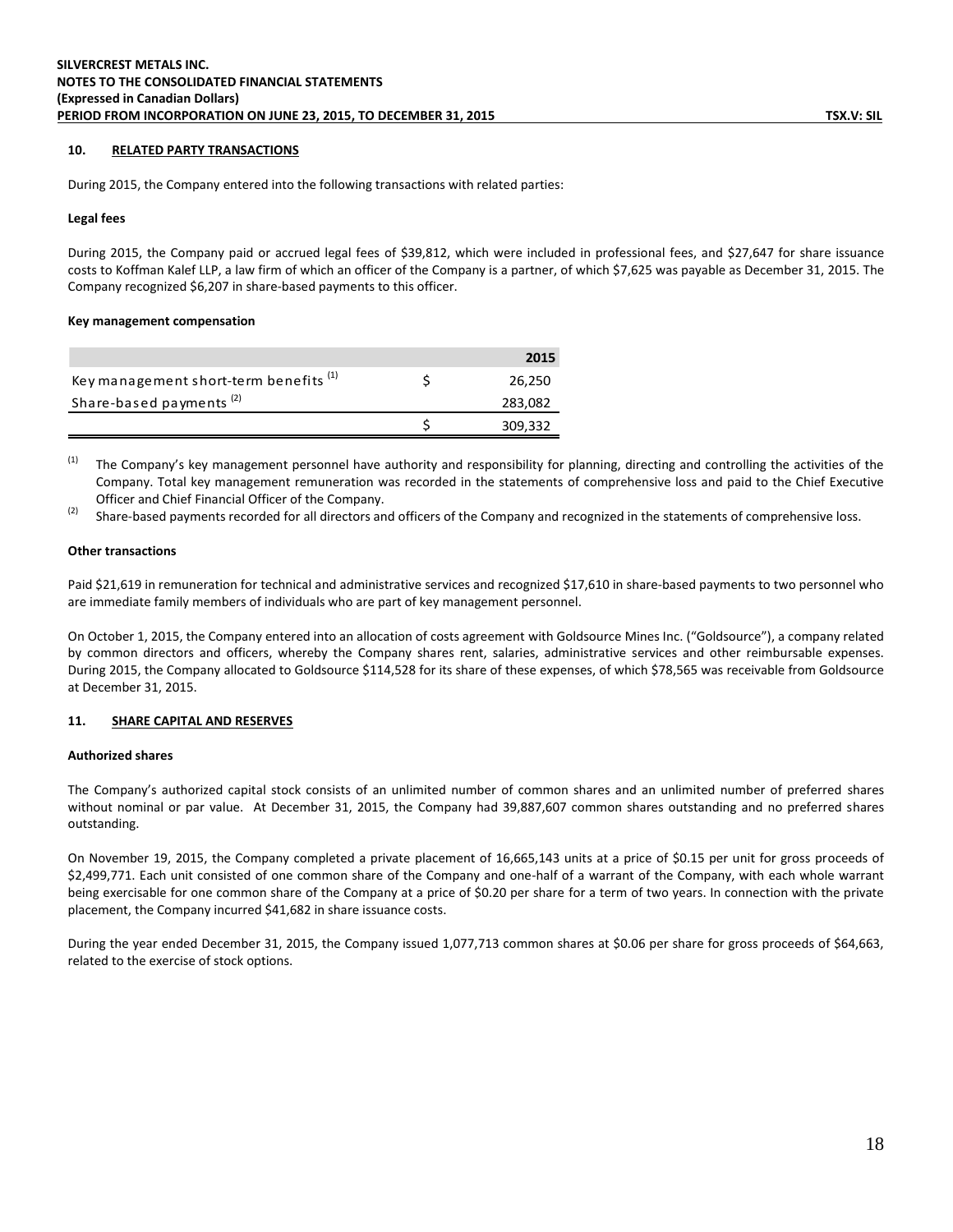### **11. SHARE CAPITAL AND RESERVES** (continued)

#### **Stock options**

During 2015, the Company adopted a "rolling 10%" Stock Option Plan (the "Plan"), which was approved by Shareholders on September 25, 2015. The Plan authorizes the grant of stock options to executive officers and directors, employees and consultants enabling them to acquire common stock of the Company to a maximum of 10% of the then issued and outstanding share capital. The exercise price of any option will be the market price of the Company's stock as at the date of the grant. The options can be granted for a maximum term of 10 years with vesting determined by the Board of Directors.

The Company's stock option transactions during the period are as follows:

|                         | Number of      | <b>Weighted Average</b> |
|-------------------------|----------------|-------------------------|
|                         | <b>Options</b> | <b>Exercise Price</b>   |
| Issued                  | $3,933,635$ \$ | 0.12                    |
| Exercised               | (1,077,713)    | 0.06                    |
| Expired                 | (25,005)       | 0.06                    |
| As at December 31, 2015 | 2,830,917      | 0.14                    |

Stock options outstanding and exercisable at December 31, 2015, are as follows:

|                       | <b>Options Outstanding</b> |                                                      |                              | <b>Options Exercisable</b> |                                |  |
|-----------------------|----------------------------|------------------------------------------------------|------------------------------|----------------------------|--------------------------------|--|
| <b>Exercise Price</b> |                            | <b>Expiry Date</b>                                   | Number of                    | Weighted                   | <b>Number of Shares</b>        |  |
|                       |                            |                                                      | <b>Shares</b><br>Issuable on | Average<br>Remaining       | Issuable on<br><b>Exercise</b> |  |
|                       |                            |                                                      | <b>Exercise</b>              | Life (Years)               |                                |  |
| \$                    | 0.06                       | February 15, 2016 - December 10, 2019 <sup>(1)</sup> | 490.917                      | 0.87                       | 490,917                        |  |
|                       | 0.16                       | December 9, 2020                                     | 2,340,000                    | 4.95                       | 2,165,000                      |  |
|                       |                            |                                                      | 2,830,917                    | 4.24                       | 2,655,917                      |  |

 $(1)$  29,172 options have the expiry date February 15, 2016, which were fully exercised subsequent to December 31, 2015.

As part of the Arrangement (note 7), outstanding SilverCrest Mines options were exchanged for SilverCrest Metals replacement stock options. A total of 1,593,635 stock options were issued by SilverCrest Metals at an exercise price of \$0.06 per share and expiry dates ranging from November 7, 2015 to December 10, 2019. The Company determined the weighted average fair value per option granted of \$0.12 for a total of \$191,543 recorded as share-based compensation on the statement of comprehensive loss. The following weighted average assumptions were used for the Black-Scholes valuation of stock options: expected dividend yield of 0%; risk-free interest rate of 0.58%; volatility of 56.92%; and an expected life of 2.16 years.

On December 9, 2015, the Company granted 2,340,000 incentive stock options with a weighted average fair value per option granted of \$0.09 for a total value of \$210,052. The following weighted average assumptions were used for the Black-Scholes valuation of stock options: expected dividend yield of 0%; risk-free interest rate of 0.67%; volatility of 76.97%; an expected life of 4.56 years and forfeiture rate of 1%. The total share-based compensation recognized during the period ended December 31, 2015, under the fair value method was \$196,521. The Company expensed \$185,455 and capitalized \$11,066 as mineral property expenditures.

#### **Warrants**

In connection with the private placement completed on November 19, 2015, the Company issued 8,332,567 warrants, exercisable at \$0.20 per share until November 19, 2017.

#### **Share-based payment reserve**

Share-based payment reserve records items recognized as share-based compensation expense and the fair value of warrants issued based on the residual method. At the time that the stock options or warrants are exercised, the corresponding amount is reallocated to share capital, or if they are cancelled the corresponding amount is reallocated to deficit. During 2015, the Company reallocated \$132,164 to share capital for the exercise of 1,077,713 options and reallocated \$2,848 to deficit for 25,005 expired options.